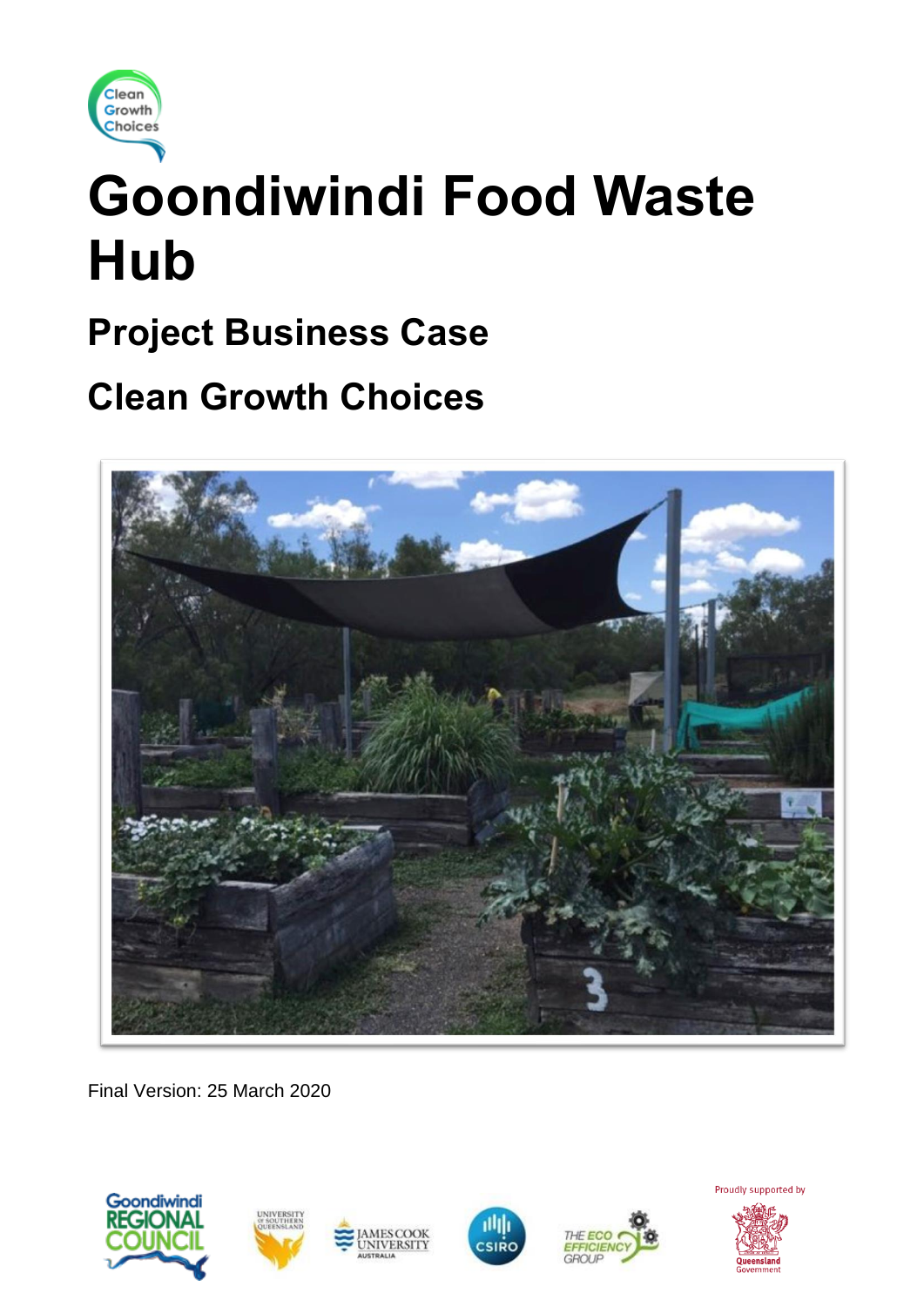# **Document Development History**

## **Build Status:**

| <b>Version</b> | Date             | <b>Author</b>        | Reason                                                        | <b>Sections</b> |
|----------------|------------------|----------------------|---------------------------------------------------------------|-----------------|
| Final          | 25 March 2020    | Andrew<br>Chamberlin | Final proof read                                              | All             |
| Final          | 9 December 2019  | Andrew<br>Chamberlin | Incorporate DES<br>feedback                                   | All             |
| 2.1            | 26 November 2019 | Andrew<br>Chamberlin | Additional<br>information and<br>additions by Nicole<br>Price | All             |
| 2.0            | 12 October 2019  | Andrew<br>Chamberlin | Separation of<br>options into<br>separate projects            | All             |
| 1.1            | 31 July 2019     | Andrew<br>Chamberlin | Early draft                                                   | All             |

## Acknowledgements

The Clean Growth Choices Consortium would like to thank members of the community and local experts who participated in the workshop discussions. They made invaluable contributions to the process with their ideas and experiences.

We would also like to extend our sincere thanks for the continued support and help from the Goondiwindi Regional Council including Mayor Graeme Scheu, Councillors David Turner and Lachlan Brennan CEO Carl Manton, Economic Development Officer, David Hayward and, facilitator Julia Telford with Lauren Marer and Yasmin Taylor of Engage and Create Consultants.

The consortium is comprised of experienced practitioners and academics from the University of Southern Queensland (USQ), James Cook University (JCU), CSIRO and The Ecoefficiency Group (TEG). The consortium team would like to acknowledge the strong support tht we received from the Queensland Department of Environment and Science (DES), especially from Georgine Roodenrys, Matthew Arthur, Sandra Avendano and Rosanna Virzi.

The Clean Growth Choices Consortium is delivering the Communities in Transition (CiT) pilot project with the support of the Queensland Government.

Extensive resources including case studies are available at:<https://www.cleangrowthchoices.org/>

Cover Photo Credit: Goondiwindi and District Community Garden: ...<br>den/photos/a.156806741196272/501100680<u>100208/?type=3&theater</u>











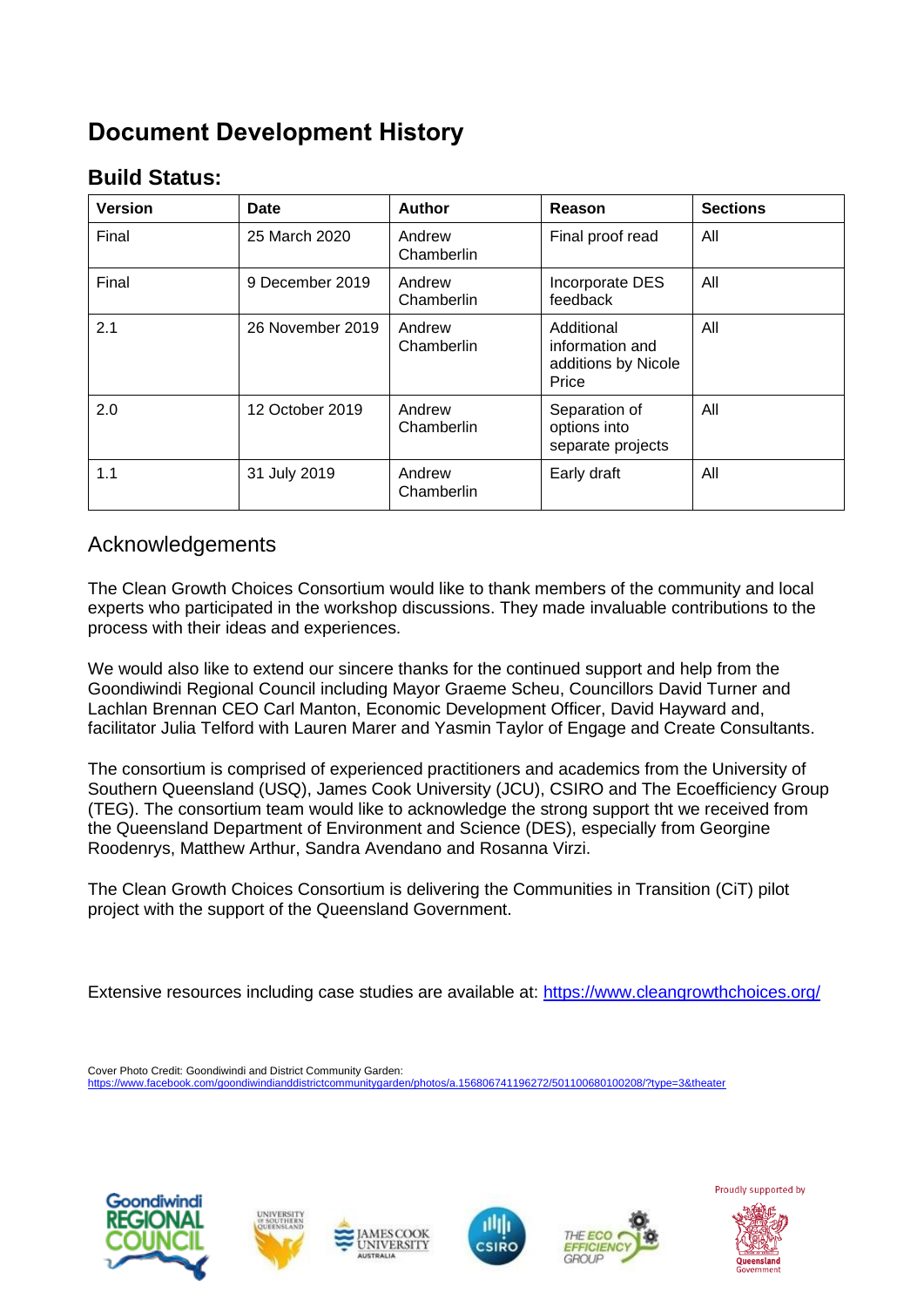# **Table of Contents**

| <b>3 Overview</b><br>6 |  |
|------------------------|--|
|                        |  |
|                        |  |
|                        |  |
|                        |  |
|                        |  |
|                        |  |
|                        |  |
|                        |  |
|                        |  |
|                        |  |
|                        |  |
|                        |  |
|                        |  |
|                        |  |
|                        |  |
|                        |  |
|                        |  |
|                        |  |
|                        |  |
|                        |  |
|                        |  |
|                        |  |
|                        |  |
|                        |  |
|                        |  |
|                        |  |
|                        |  |
|                        |  |
|                        |  |
|                        |  |
|                        |  |











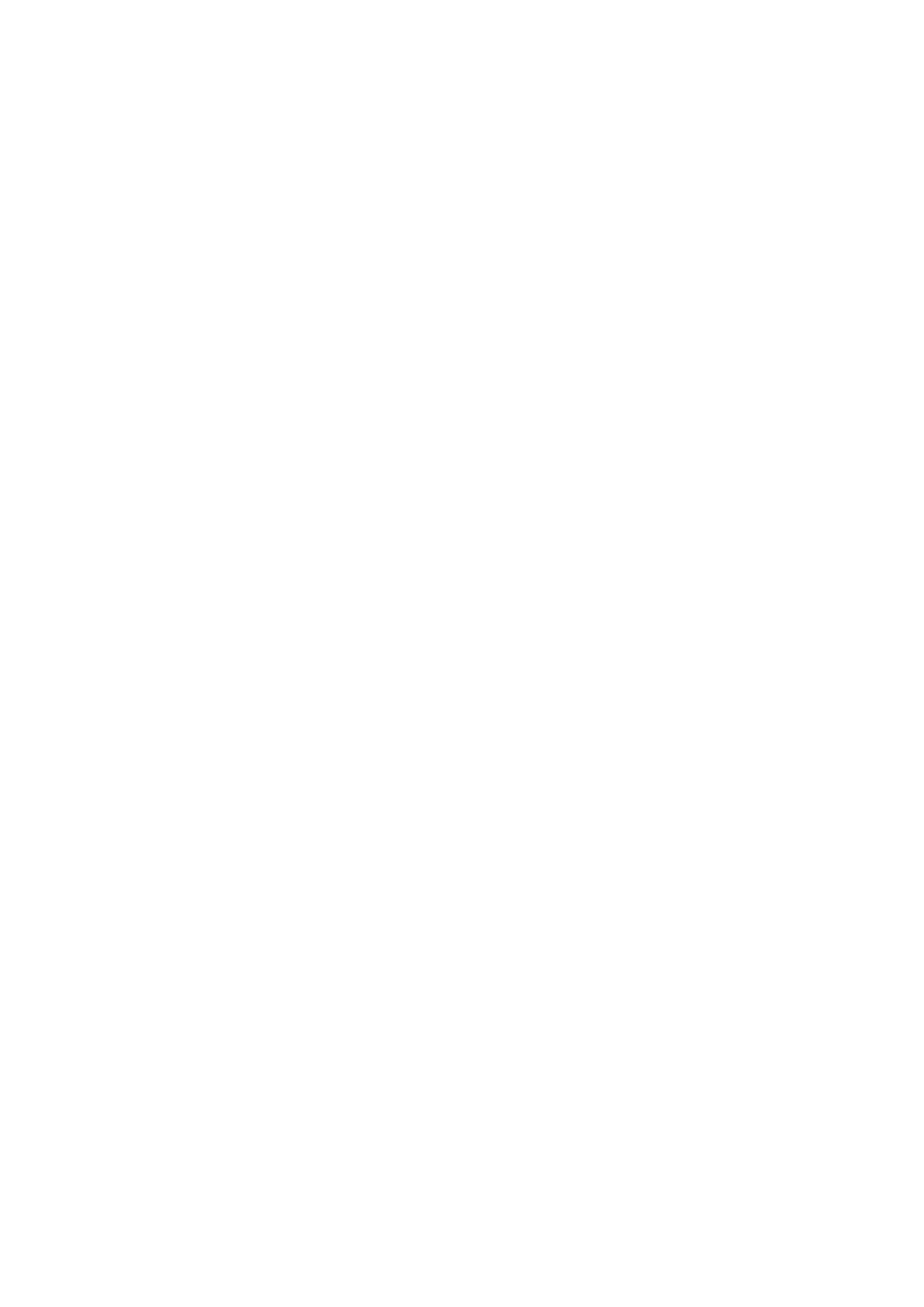# **1 Executive Summary**

The Goondiwindi Community has identified an opportunity to reduce waste to landfill, and reduce costs to food businesses while establishing a food waste recycling project which will add value to the Community Garden by providing compost materials and the potential to supply produce to the town's food businesses.

This business case proposes a number of actions to develop additional value from resources by identifying and facilitating circular economy principles in the region. A number of steps are proposed to work with food businesses to utilise food waste for use in the Community Garden, which can then provide products to the food businesses. The project will seek to assist individual businesses in achieving resilience by potentially reducing both waste and input costs. The project will establish networked industries of the future with new science and technology.

The project will deliver value under the *Queensland Waste Management and Resource Recovery Strategy*, particularly *Strategic priority 2: Transitioning to a circular economy for waste*. Value can be gained from material otherwise destined for landfill when there are increased options for reuse, recycling and recovery of resources, energy and fuels from waste.

This business case proposes a project which will contribute to achieving the *Queensland Government WMRR Strategy* targets of 90% of all waste diverted from landfill by 2050.

[Our Future State:](https://www.ourfuture.qld.gov.au/gov-objectives.aspx) This business case advances projects that address a number of key government objectives including:

- Creating jobs in a strong economy by creating and maintaining jobs for regional employees in drought-affected communities
- Keeping Queenslanders healthy by reducing financial pressures on regional families and reducing suicides.

## **1.1 Communities in Transition (CiT): Clean Growth Choices**

The CiT Pilot Program delivers on the *Queensland Climate Transition Strategy*'s goal to build leadership capacity within communities to develop place-based climate transition roadmaps. These roadmaps, and this business case, identify opportunities for economic and social development and climate resilience in regional Queensland. These opportunities range across a number of sectors including agriculture, waste, water supply, tourism, energy, manufacturing, transport and human services. The multidisciplinary nature of the business case means that other Queensland Government priorities are being addressed indirectly, thus offering an opportunity to leverage efforts across government.

The CiT Pilot Program contributes to reducing emissions by identifying economic opportunities that support the transition to a low carbon economy, under the *Queensland Climate Transition Strategy.* Importantly this business case identifies not only low emissions opportunities, but offers economic diversification to build resilience in regional economies.

The *Goondiwindi Living Roadmap* outlines how a group of Goondiwindi residents came together to develop this business case including the options canvassed by the groups.









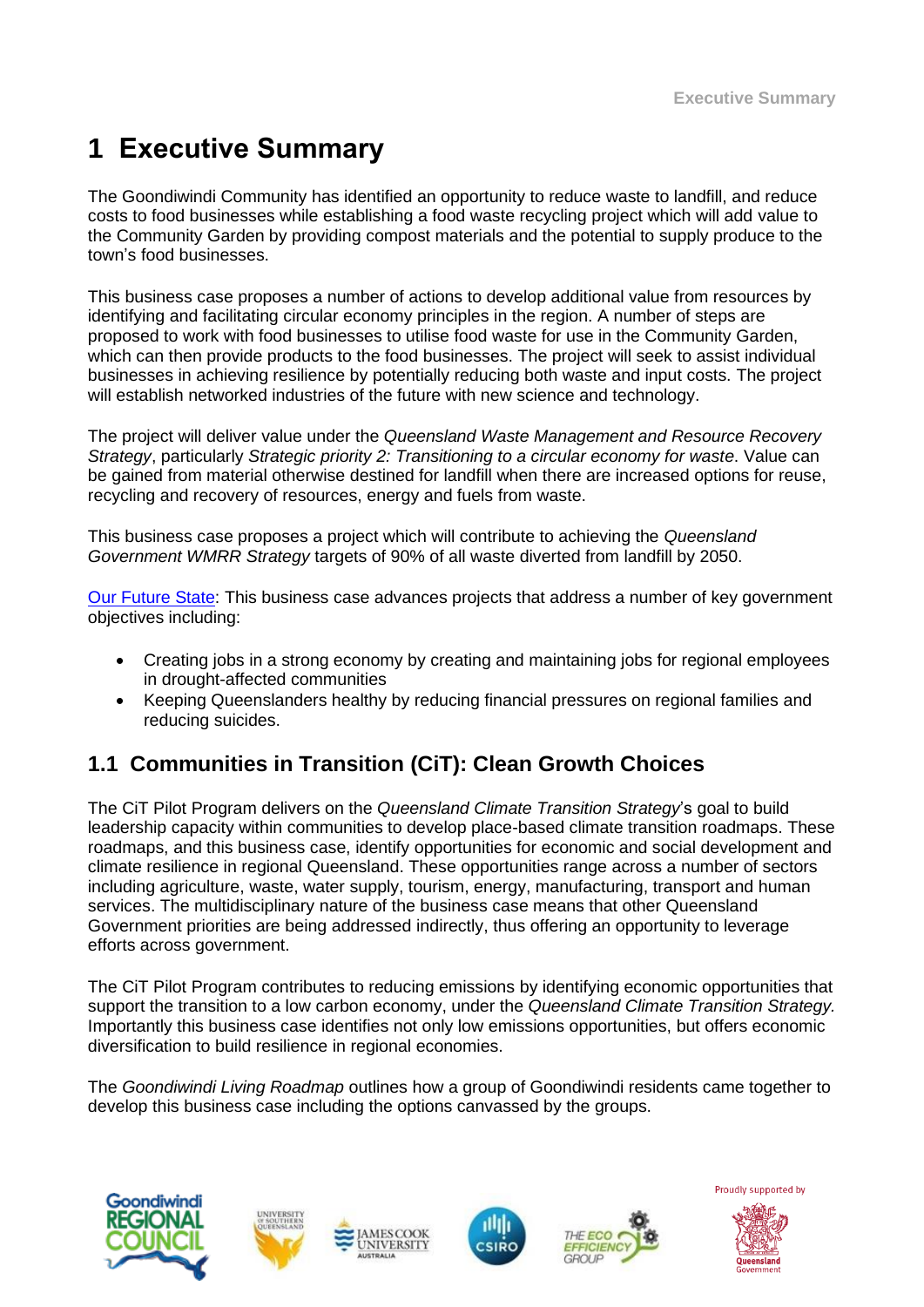# **2 Introduction/Background**

This business case establishes at a pre-feasibility analysis of projects to secure long-term agricultural productivity in Goondiwindi. It recognises that soil health and water productivity will be the key to the ongoing prosperity of Goondiwindi's agriculture sector. The project has been identified in the Sustainable World Class Agriculture Pathway in the Goondiwindi Clean Growth Choices program. It has emerged from the working group's desire to empirically demonstrate the benefits of regenerative agriculture in improving water productivity and yield through a focus on soil health. The project lays the foundation for a long-term move to more resilient and productive farming practices in the area.

The business case proposes a model to provide for the recirculation of food and agricultural residues and wastes into a range of value-added materials to provide farm and community benefit

The project is developed at two levels:

- 1. Testing soil improvements and correlating the results with productivity and profitability data
- 2. A town-based program providing a smaller system taking food service waste and providing compost to the Community Garden.

# **3 Overview**

## **3.1 Vision**

The vision is to develop a regenerative agriculture program with a new model for green and agricultural waste management that provides long-term improvement in soil organic matter and agricultural productivity.

## **3.2 Organisational Objective**

This project has been identified by the Goondiwindi Clean Growth Choices working group.

## **4 The Business Case**

## **4.1 Purpose of the Business Case**

The purpose of the business case is to provide a pre-feasibility level assessment of a number of options to return nutrients to soil to achieve soil quality and water holding capacity improvements, leading to greater long-term productivity.

The business case proposes three project options to achieve the above outcome.











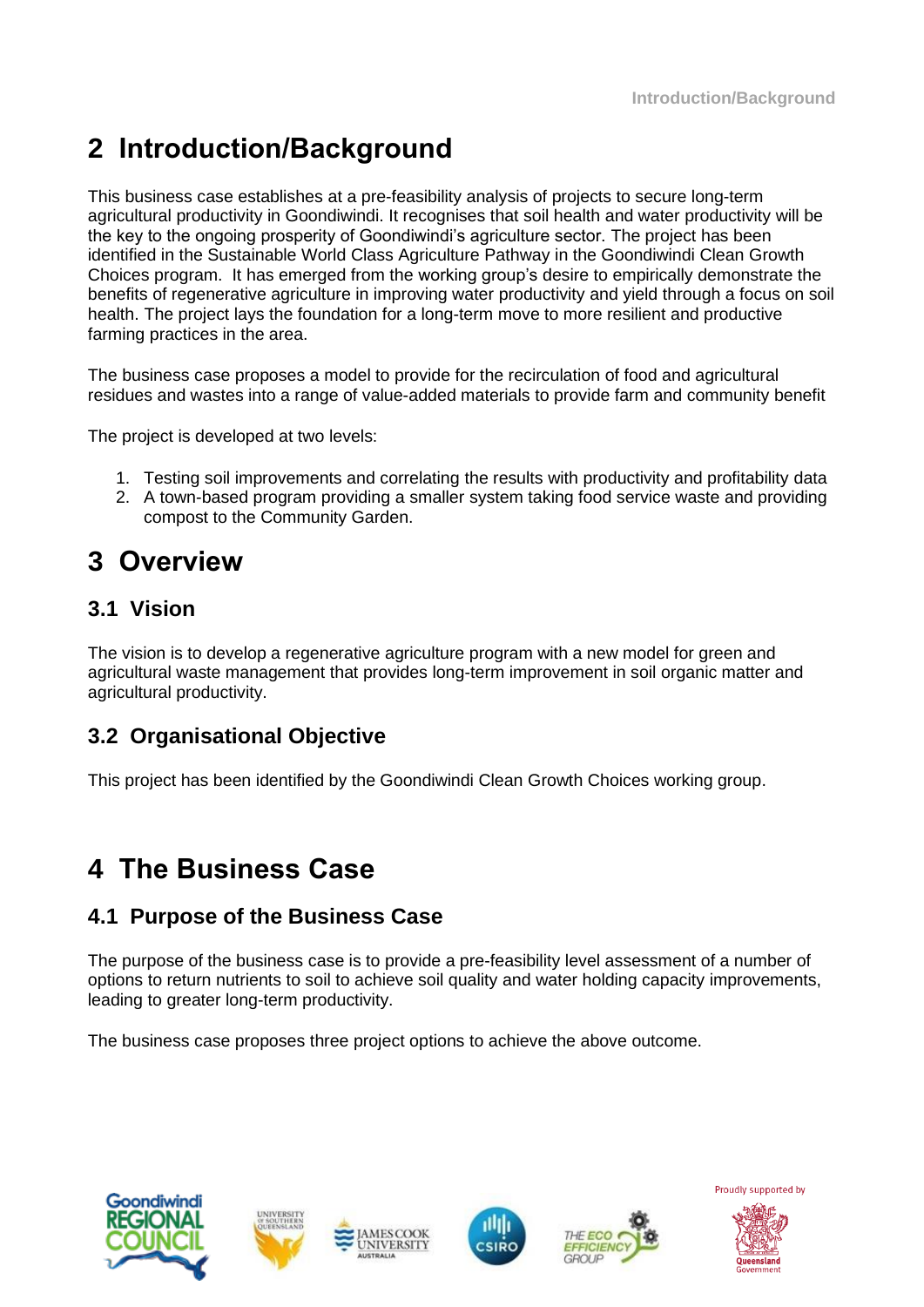It is a preliminary business case that will provide the working group with:

- 1. A sound basis for a decision to proceed to a business case
- 2. The next steps and estimated costs to develop the business case.



#### **Sustainable Development Goals**

The project aims to achieve sustainable economic development in Goondiwindi and in particular, works towards achieving the following of the [United Nations Sustainable Development Goals](https://sustainabledevelopment.un.org/) (SDGs):

| <b>Number</b>    | Goal                               | <b>Explanation</b>                                                                                                                                                                                                                                                                                                                                                    |
|------------------|------------------------------------|-----------------------------------------------------------------------------------------------------------------------------------------------------------------------------------------------------------------------------------------------------------------------------------------------------------------------------------------------------------------------|
| SDG <sub>8</sub> | Decent Work and<br>Economic Growth | Roughly half the world's population still lives on the<br>equivalent of about US\$2 a day with global<br>unemployment rates of 5.7%, and having a job<br>doesn't guarantee the ability to escape from poverty<br>in many places. This slow and uneven progress<br>requires us to rethink and retool our economic and<br>social policies aimed at eradicating poverty. |











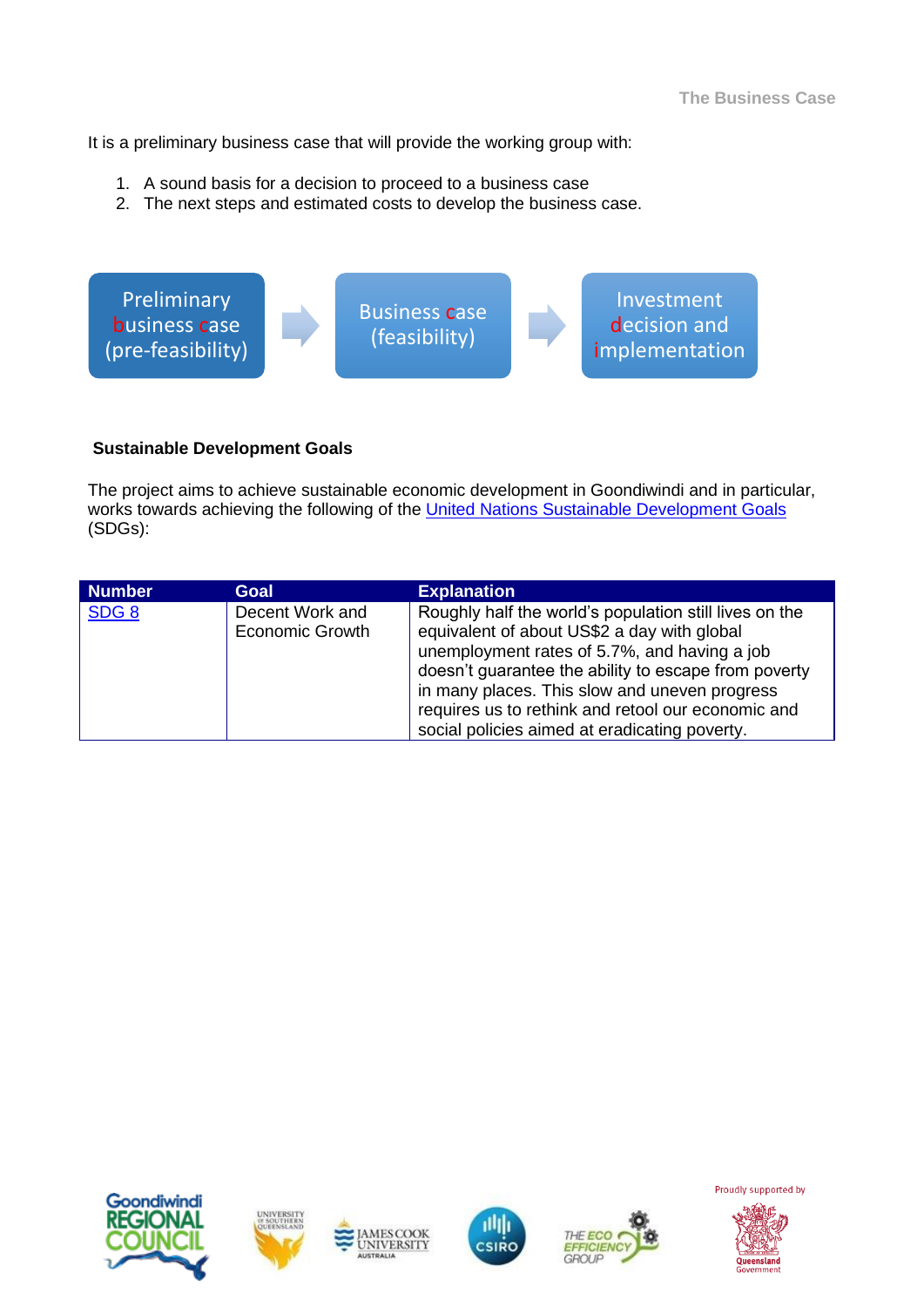| SDG <sub>9</sub> | Industries, Innovation<br>and Infrastructure          | Investments in infrastructure - transport, irrigation,<br>energy and information and communication<br>technology – are crucial to achieving sustainable<br>development and empowering communities in many<br>countries. It has long been recognized that growth in<br>productivity and incomes, and improvements in health<br>and education outcomes require investment in<br>infrastructure.                                                                                                                                                                                                       |
|------------------|-------------------------------------------------------|-----------------------------------------------------------------------------------------------------------------------------------------------------------------------------------------------------------------------------------------------------------------------------------------------------------------------------------------------------------------------------------------------------------------------------------------------------------------------------------------------------------------------------------------------------------------------------------------------------|
| <b>SDG 12</b>    | Sustainable<br>Consumption and<br>production patterns | Ensure sustainable consumption and production<br>patterns. Sustainable consumption and production is<br>about promoting resource and energy efficiency,<br>sustainable infrastructure, and providing access to<br>basic services, green and decent jobs and a better<br>quality of life for all.                                                                                                                                                                                                                                                                                                    |
| <b>SDG 13</b>    | <b>Climate Action</b>                                 | Climate change is now affecting every country on<br>every continent. It is disrupting national economies<br>and affecting lives, costing people, communities and<br>countries dearly today and even more tomorrow.<br>Weather patterns are changing, sea levels are rising,<br>weather events are becoming more extreme and<br>greenhouse gas emissions are now at their highest<br>levels in history. Without action, the world's average<br>surface temperature is likely to surpass 3 degrees<br>centigrade this century. The poorest and most<br>vulnerable people are being affected the most. |
| <b>SDG 17</b>    | Partnerships for the<br>Goals                         | A successful sustainable development agenda<br>requires partnerships between governments, the<br>private sector and civil society. These inclusive<br>partnerships built upon principles and values, a<br>shared vision, and shared goals that place people<br>and the planet at the centre, are needed at the global,<br>regional, national and local level.                                                                                                                                                                                                                                       |

## **4.2 Business Case Sponsor**

The business case is sponsored by the Department of Environment and Science (DES).

# **5 Situational Assessment and Problem Statement**

This section outlines the benefit to the region for proceeding with the one or more of the proposed options and contains:

- A description of the current situation, challenges and opportunities
- An assessment of how the opportunities are currently being met or not met
- An analysis of the gap between the current situation and the stated objective(s).









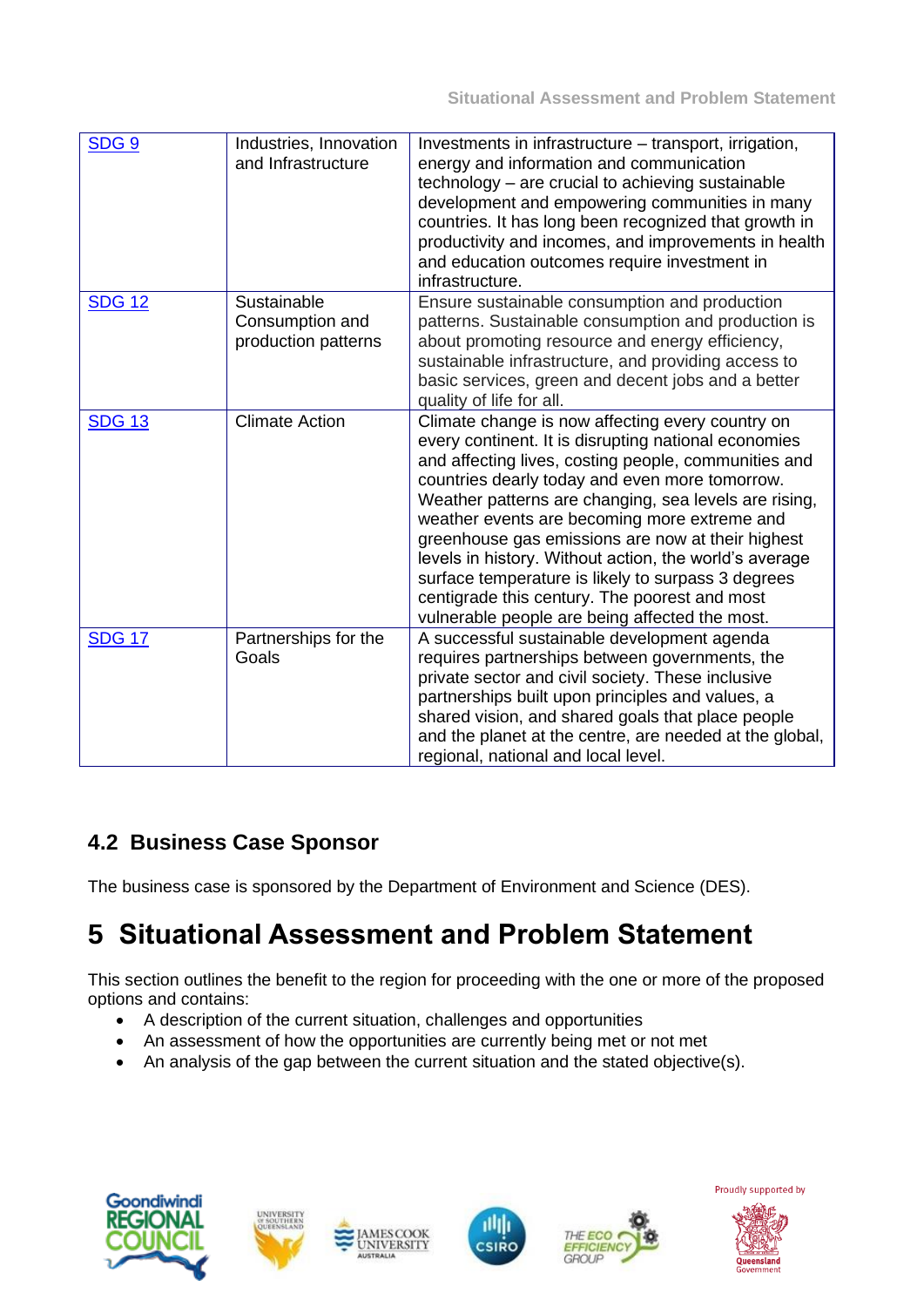Food waste costs the Australian economy about \$20 billion a year<sup>1</sup>. The National Food Waste Strategy provides a framework to halve Australia's food waste by 2030. The strategy contributes toward global action on reducing food waste and aligns with the UN Sustainable Development Goal 12: Ensure sustainable consumption and production patterns.

The Goondiwindi region is subject to significant change. Steven Crimp, a climate applications scientist with the Climate Change Institute (CCI) at the Australian National University has found in the region<sup>2</sup>:

- Warming occurred between 1950 and 2018 with average temperatures now approximately 1.1<sup>o</sup>C warmer than in 1950
- Between 1950 and 1985, a maximum temperature of  $29^{\circ}$ C occurred on average for 14% year. Between 1986 and 2018 this temperature occurred around 35% year
- The number of frost events (defined as below zero degrees) has more than tripled, with an average nine events now occurring most years
- The average length of dry spells has increased, as has the average time between rainfall events.

#### **The current situation with food waste:**

Five million tonnes of food is wasted by Australian households and the commercial and industrial sectors each year<sup>3</sup>:

- 76% went to landfill
- 18% recycled
- 1% going to energy from waste facilities.

According the Qld Government's biomass mapping data, Goondiwindi produces 580 tonnes of food waste<sup>4</sup> per year, or over 10 tonnes per week. Sources include food service businesses and retailers, households, schools and workplaces. Currently household and business food waste is collected in general waste bins and disposed of in landfill. Food waste in landfills generates greenhouse gas methane and produces liquid leachate, odour and vermin. There is no methane capture at the Goondiwindi landfill site.

#### **Opportunities and challenges**

There are a number of opportunities to repurpose food waste and keep it circulating within the community for as long as possible; extracting value from it rather than disposing of it to landfill, and each will result in a number of valuable outputs:

| <b>Opportunities</b> |                                                                                                                      | <b>Outputs</b>                                                                                                                                                                                        |  |
|----------------------|----------------------------------------------------------------------------------------------------------------------|-------------------------------------------------------------------------------------------------------------------------------------------------------------------------------------------------------|--|
| a)                   | Establishing a green and food waste<br>kerbside collection with the collected<br>material to be composted or treated | Green waste at a regional scale that can be<br>centrally treated, composted or digested into<br>organic products for distribution to farms or<br>households (potential for energy, syngas, heat etc.) |  |
| b)                   | Facilitate community composting<br>programs to divert organic waste from<br>landfill                                 | Local scale composting suitable to use in individual<br>gardens                                                                                                                                       |  |

<sup>1.</sup>

[https://www.statedevelopment.qld.gov.au/industry/priority-industries/biofutures/queensland-biomass-mapping-and](https://www.statedevelopment.qld.gov.au/industry/priority-industries/biofutures/queensland-biomass-mapping-and-data.html)[data.html](https://www.statedevelopment.qld.gov.au/industry/priority-industries/biofutures/queensland-biomass-mapping-and-data.html)Proudly supported by











<sup>1</sup> Department of the Environment and Energy, 2017, National Food Waste Strategy Halving Australia's Food Waste By 2030

<sup>2</sup> Somes, T., 2019, Data shows Goondiwindi climate is changing: GRDC Update

<sup>3</sup> Blue Environment, 2018, Australian National Waste Report 2018

<sup>4</sup> Qld State Development, Infrastructure, Development and Planning, 2018,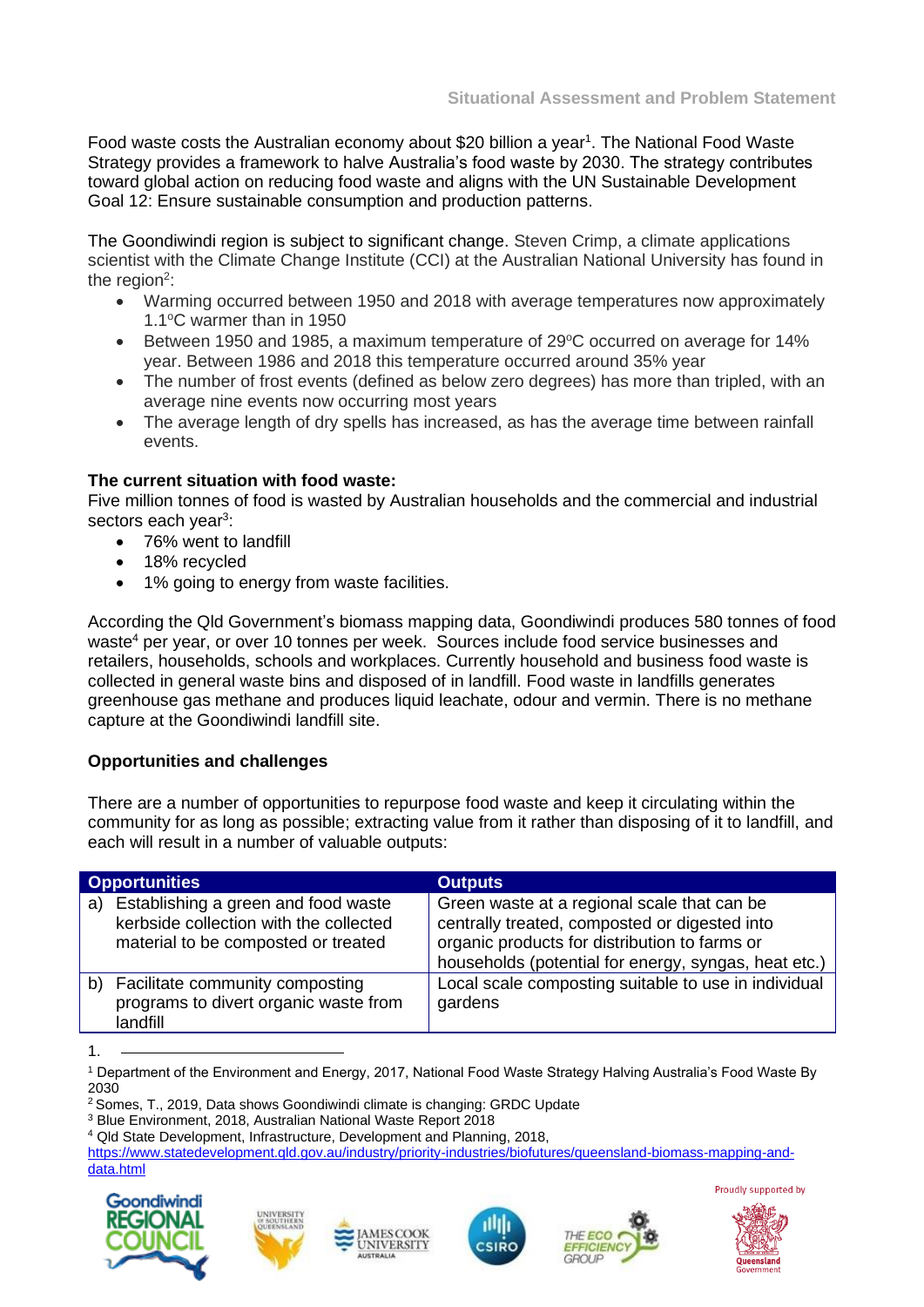| c) Facilitating a food services waste | Larger volume of organic fertilizers and gas for |
|---------------------------------------|--------------------------------------------------|
| composting program                    | energy generation                                |

These three opportunities are outlined in more detail below:

#### a) Kerbside Collection

In July 2018 one local government in Queensland introduced a food organics and garden organics kerbside organic bin collection service as had 33 in NSW, 28 in SA and 19 in VIC.<sup>5</sup> A well promoted and carefully designed system can capture around 70% of food waste<sup>6</sup>.

Challenges:

- Requires effective community education to overcome concerns including:
	- o Unpleasantness i.e. odour, mess and attracting vermin
	- o Hassle of remembering
	- o Lack of choice in how they dispose of their food waste
- May require kitchen bins and compostable bags to be provided
- More complex processing technology is often required by regulators, e.g. in-vessel or covered aerated composting to reduce environmental impacts and odour risks.

Ipswich Council has established a Green Waste Service which also takes kitchen vegetable waste and some paper that cannot be placed in traditional recycling bins (e.g. tissues) and are composted - [https://www.ipswich.qld.gov.au/residents/waste/green\\_waste\\_service](https://www.ipswich.qld.gov.au/residents/waste/green_waste_service)

Refer also to the Cooma Council kerbside collection case study in Appendix 3.

b) Facilitate Community Composting

There are a number of programs that Goondiwindi Regional Council could adopt to facilitate community composting.

*Community Composting Hubs*: Assist people who are unable to compost their food waste at home. Hubs are typically established by councils in partnership with community gardens where the composted material is used to grow food. Councils often provide:

- o Free kitchen caddies
- o Web page with links to networks of hubs
- o Compost and worm farm workshops

See the Blue Mountains Compost Hub Case Study at Appendix 3.

*WasteShare Network*: 24,833 people in the network are currently composting their food waste (April 2019).. This program is all about connecting with neighbours who are interested in accepting scraps to feed their worm farms, chickens or compost stations. How it works:

- o A map everyone can see
- o When you become a host (sign up), you add your address and a marker is added to the map
- o People from around can send a message when they're ready to bring their kitchen scraps.

1.

<sup>6</sup> Blue Environment, 2018, Australian National Waste Report 2018











<sup>5</sup> Blue Environment, 2018, Australian National Waste Report 2018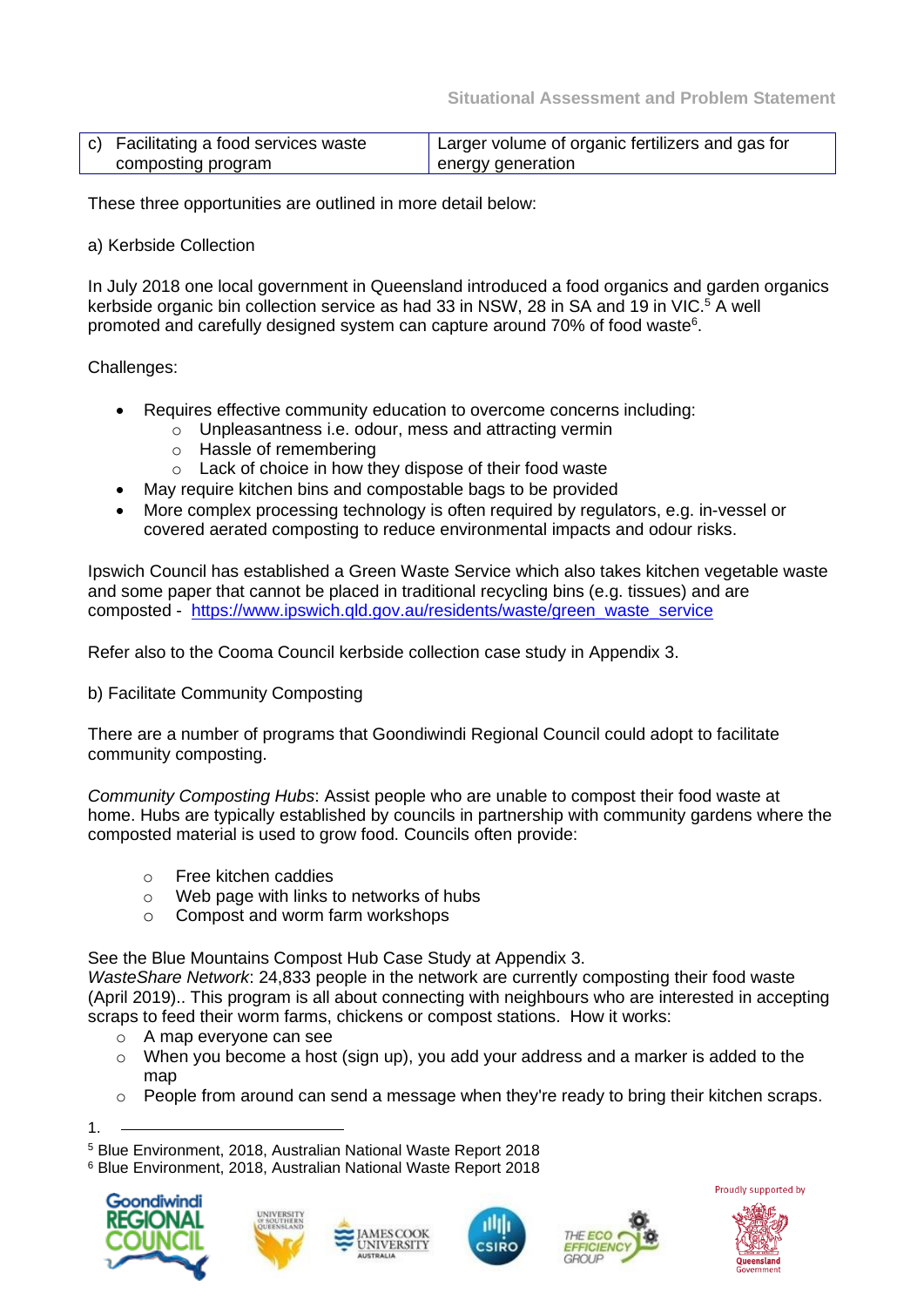#### <https://sharewaste.com/>

*Compost Revolution Network*: Over 35,000 households are participating in 52 council areas. The network collectively diverts over 40 tonnes of organic waste per week from landfill. Most councils report cutting labour time and costs by 85% compared to the traditional rebate-based system. How it works:

- o Council signs up and chooses which products and the percentage off RRP they would like to offer residents to incentivise uptake
- o Compost Revolution set up a custom council-branded website and marketed it to residents
- $\circ$  Residents complete an online 10 minute tutorial and quiz to learn about composting
- $\circ$  Residents order and pay for their gear via an integrated e-commerce platform
- $\circ$  Council approves every order. Compost Revolution do home delivery, support and invoicing
- o Compost Revolution keep resident engaged with composting and gardening tips. <https://compostrevolution.com.au/councils/>
- c) Food Services Waste Composting Program

This option involves collecting food waste from food services businesses that are located in close proximity and treat it in a composting or dehydrating device. These have been used in a number of locations such as Degreaves St, Melbourne, Brisbane Airport, the Myer Centre in Brisbane and others. There are other opportunities in that by containing the materials, they reduce vermin and odours and provide organic materials that may be useful for composting and small scale agriculture.

In Goondiwindi, such a system could be established in the town centre with materials treated for re-use initially at the Community Garden, with the potential to overflow to farms or residents once testing confirms the quality and benefits of the materials. There are a couple of options for collection and treatment that would need to be considered:

- Collection: Whether a central processor is placed close to businesses so businesses can place material directly into the machine, and processed material can then be transported to the Community Garden; or whether a bin is located in town, with materials moved regularly to a processor at the Community Garden
- Treatment: There are a number of options available to treat the materials. The project centres around the use of technology to process the material rather than conventional composting to assist in reducing the time between disposal and re-use.

One option might be to use a small-scale dehydrator, rapid composter or anaerobic digester at the community gardens to capture biogas for electricity generation and to convert the by-product sludge to biofertilizer.

See the Brisbane Airport Corporation Case Study and the University of Sunshine Coast Case Study at Appendix 3.

This project wraps up the desire to increase soil organic matter and carbon content, and in turn increase in the water holding capacity of the soil.

#### **Opportunities**

**Increasing soil nutrient and carbon levels at the Goondiwindi Community Garden** 











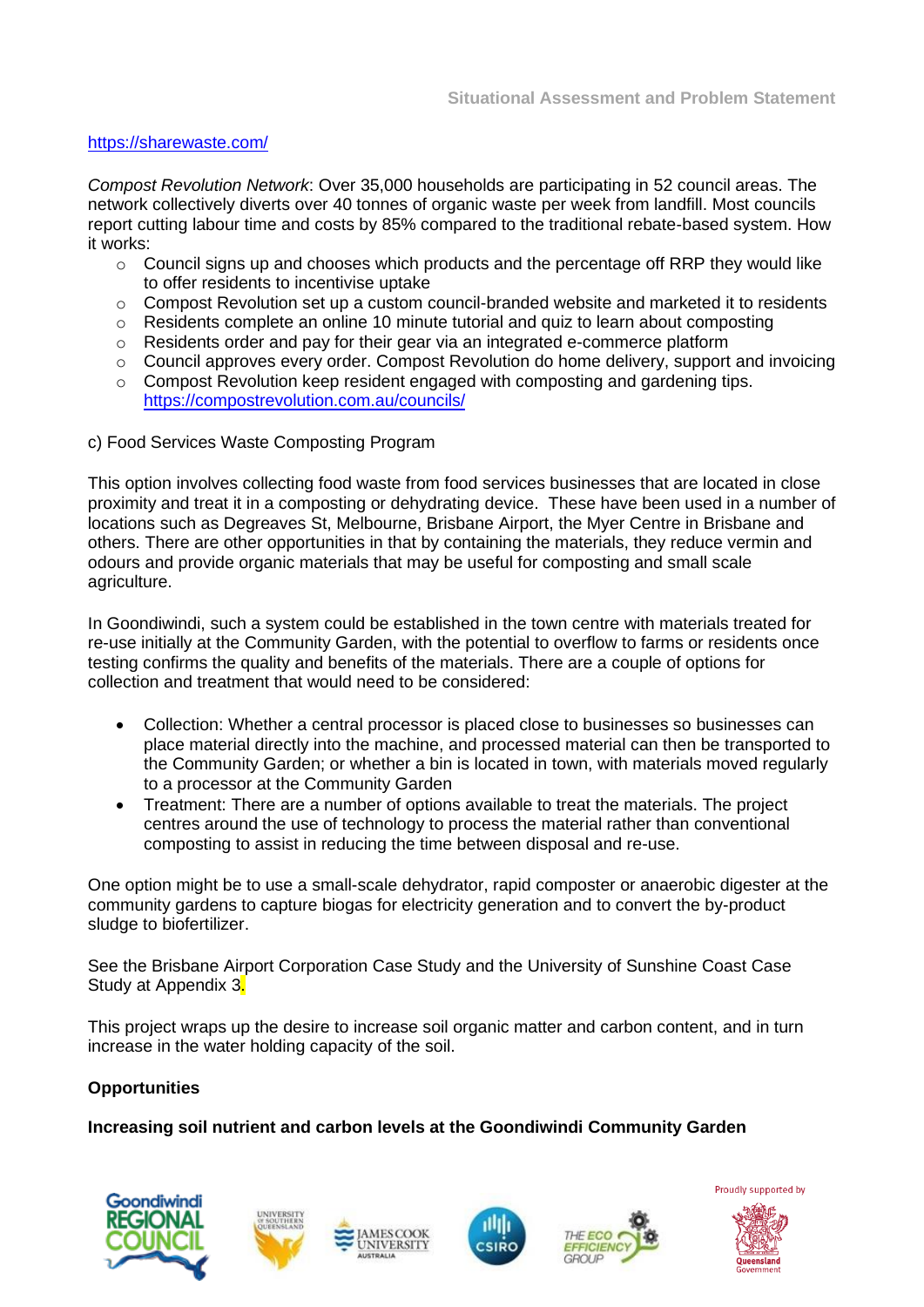Compost can sequester carbon in the soil. Over 20 years, compost has the highest soil carbon sequestration potential (1.10 to 1.80 t  $CO<sub>2e</sub>$ -/ha/yr) compared to:

- Agronomy 0.29 to 0.88 t  $CO_{2e}$ /ha/yr
- Nutrient management 0.26 to 0.55 t  $CO_{2e}$ /ha/vr
- Tillage/residue management 0.15 to 0.70 t  $CO_{2e}$ /ha/yr
- Water management  $1.14$  t  $CO_{2e}$ /ha/yr
- Manure/biosolids use 1.54 to 2.79 t  $CO_{2e}$ /ha/yr<sup>7</sup>.

#### **Develop a market for compost/biofertilizer**

Compost or biofertilizers are a valuable agricultural input which is often driven more by customer demand than material supply. Markets in Goondiwindi could include:

- Residents and businesses in town
- Businesses such as landscapers and nurseries
- Councils e.g. parks
- Intensive agriculture e.g. vegetable or fruit producers
- Extensive agriculture e.g. pasture, broad acre cropping or forestry
- Rehabilitation e.g. erosion stabilisation, revegetation.

Challenges:

- Identifying a target market for end products
- Offering appropriate products at the right price
- Communicating the benefits of products
- Ensuring product quantity including obtaining sufficient feedstock
- Ensuring product quality
- Balancing cost of producing with sales.

# **6 Assumptions and Constraints**

The business case provides a pre-feasibility level assessment of the project. It has been prepared by the Clean Growth Choices team under the direction of the Clean Growth Choices working group. The working group largely consists of volunteers who are providing guidance and input. Costings and pricing estimates are considered to be at a prefeasibility level of accuracy.

# **7 Identification and Analysis of Options**

This is a high level analysis of the possible alternatives that could be employed to bridge the gap between the current situation and what is proposed, as outlined in Section 4.

<sup>7</sup> NSW Environment, Climate Change and Water, 2011, The benefits of using compost for mitigating climate change



1.









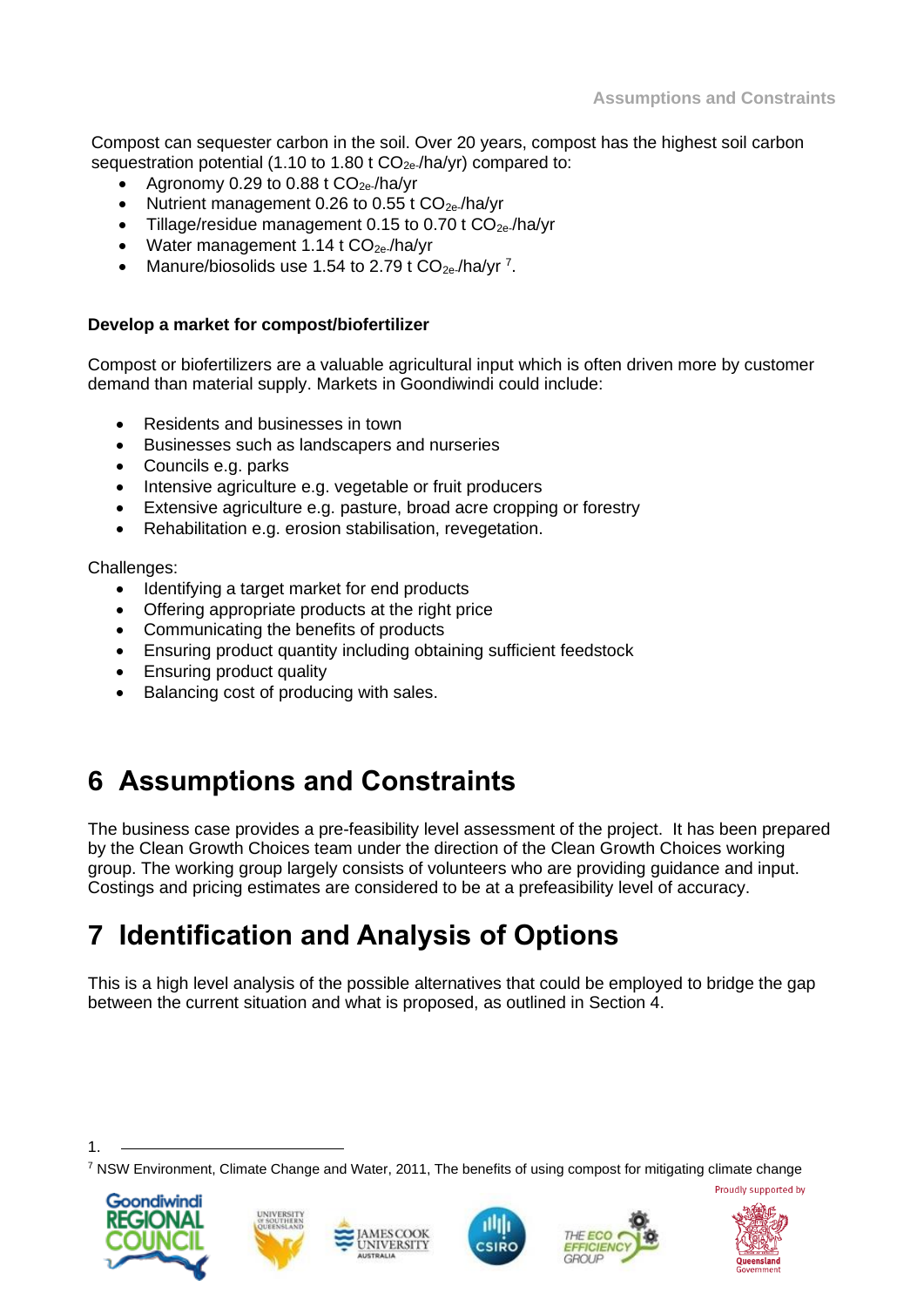## **7.1 Identification of Options**

Three options are provided for assessment. They are not mutually exclusive options and any number could be pursued. Option 1 can be adopted independent of the other options, though it is recommended that Option 1 is adopted to accompany either or both of Options 2 and 3, in order to prove the efficacy of those projects.

#### **7.1.1 Option 1: Food Waste Recycling Strategy**

This option involves the processing and beneficial reuse of food waste. This project would divert food waste from town-based food businesses from landfill to a small processing unit located close to the businesses. The process would include:

- Education program to encourage business engagement and commitment to collect food waste
- Waste is delivered each day to the unit where it is added to the processor
- The unit processes the materials
- Processed materials are collected and taken to the Community Garden
- Materials are then available or distributed to Community Garden users or others.

Considerations for this option include:

Collection:

| <b>Consideration</b>               | <b>Comment</b>                                     |
|------------------------------------|----------------------------------------------------|
| Education program to encourage     | Should there be a point here?                      |
| business engagement and            |                                                    |
| commitment                         |                                                    |
| Suitable site                      | Within walking distance of most businesses         |
| Consider low tech options that may | Low tech food waste processing e.g. CLO'ey, by     |
| be useful to businesses collecting | Closed Loop, One Bucket by Bokashi & Eco Bucket by |
| their food waste                   | Eco-organics, Hungry Bins, Jora Compost Tumbler    |

Processing and product:

| <b>Consideration</b>                                                                                                                                                                    | <b>Comment</b>                                                                                                                                                                                                                                                                                                                                                                                                                                                                                 |
|-----------------------------------------------------------------------------------------------------------------------------------------------------------------------------------------|------------------------------------------------------------------------------------------------------------------------------------------------------------------------------------------------------------------------------------------------------------------------------------------------------------------------------------------------------------------------------------------------------------------------------------------------------------------------------------------------|
| Space including:<br>Access<br>Availability of power and water<br>Ventilation (odour)<br>$\bullet$<br>Foot traffic<br><b>Noise</b>                                                       | Two sites have been suggested by the Working Group<br>and require further analysis:<br>Laneway where Urban Quarter was located -<br>may be suitable, subject to owners' consent<br>Land adjacent to the Co-Op Supermarket as<br>many food businesses regularly visit there to<br>purchase supplies<br>Note, an enclosed system is less likely to cause odour<br>issues and vermin and is more visually appealing<br>May also need space for storing things such as saw dust<br>and the compost |
| Supervision requirements<br>E.g. loading and unloading, cleaning<br>Commitment to collect materials from the unit at the<br>appropriate times<br>Level of automation and control sought |                                                                                                                                                                                                                                                                                                                                                                                                                                                                                                |
| Volume of food waste feedstock                                                                                                                                                          | To be determined, and will govern the capacity of the                                                                                                                                                                                                                                                                                                                                                                                                                                          |











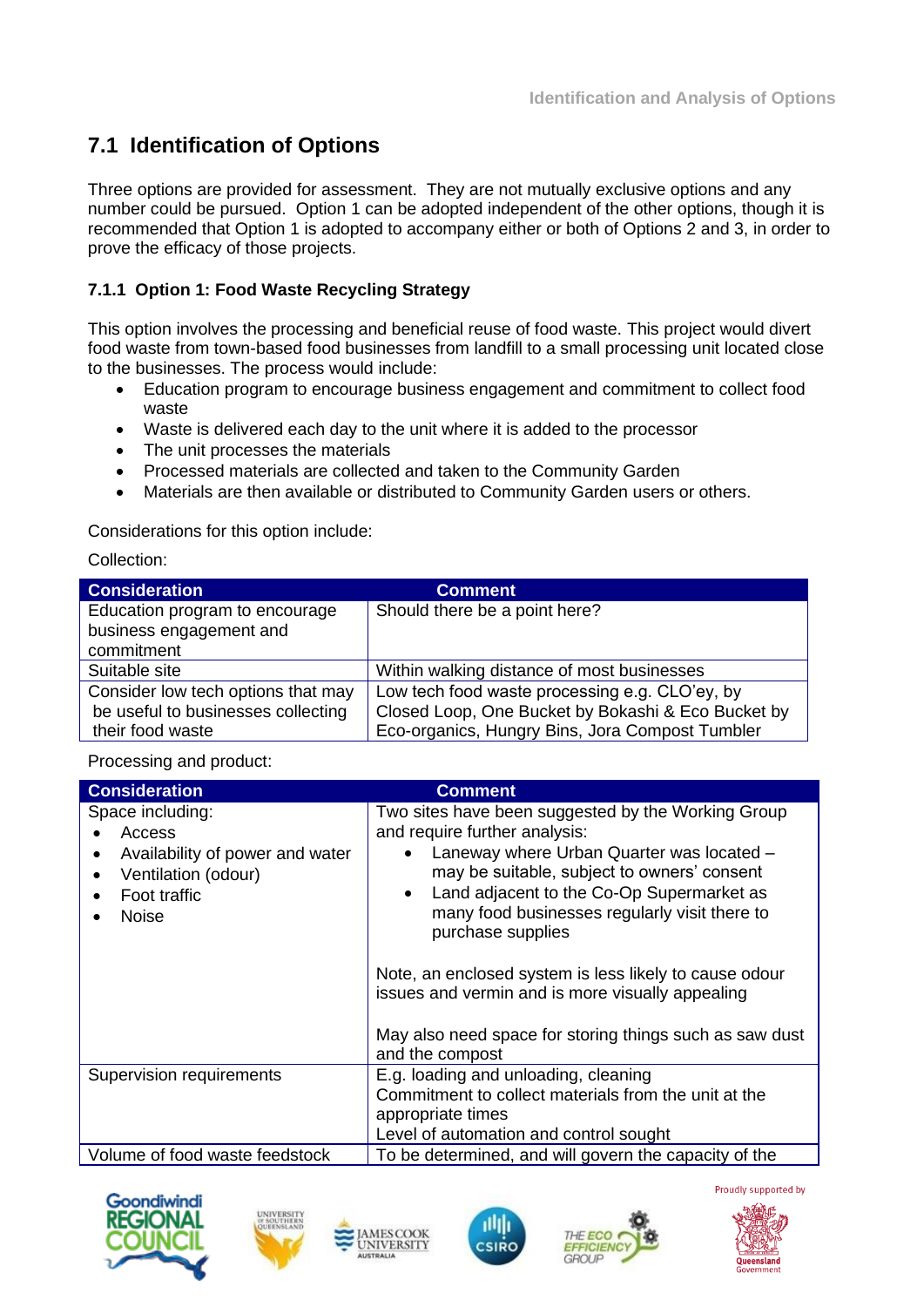| available                           | technology selected                                        |  |
|-------------------------------------|------------------------------------------------------------|--|
| Output volume                       | Including the Community Garden's ability to manage the     |  |
|                                     | potential volume of materials                              |  |
| Demand and intended use of the      | Need to consider the level of level of decomposition       |  |
| end product                         | desired (maturity and stability) so product suits end use. |  |
|                                     | Products that continue to breakdown can produce            |  |
|                                     | substances harmful to plants                               |  |
| Operating costs including           | e.g. OSCA (operating temperature 60°)                      |  |
| temperature they are required to    |                                                            |  |
| operate in                          |                                                            |  |
| Purchase/lease and operating costs  | What models are available for the machines?                |  |
| of the unit                         |                                                            |  |
| Serviceability and response time of | In the event of a breakdown, how quickly could it be       |  |
| the machine if there is a fault     | repaired in Goondiwindi?                                   |  |

Types of technology:

This option involves seeking a suitable technology through a competitive process whereby town businesses in conjunction with the Council invite expressions of interest:

| <b>Type</b>                                              | <b>How it works</b>                                                                                  | Product <sup>8</sup>                                                                                                                                                                                                                                                                                                                                                                                                                                           | <b>Examples</b>                                                                                                                                                                                                                                                      |
|----------------------------------------------------------|------------------------------------------------------------------------------------------------------|----------------------------------------------------------------------------------------------------------------------------------------------------------------------------------------------------------------------------------------------------------------------------------------------------------------------------------------------------------------------------------------------------------------------------------------------------------------|----------------------------------------------------------------------------------------------------------------------------------------------------------------------------------------------------------------------------------------------------------------------|
| Dehydrators                                              | These unit rapidly<br>reduce the volume of<br>food waste by up to<br>80-90%                          | Generates a sterile biomass<br>product                                                                                                                                                                                                                                                                                                                                                                                                                         | Enrich260, Gaia Food<br>Waste Dehydrator,<br>Hungry Giant Food<br><b>Waste Dehydrator</b>                                                                                                                                                                            |
| Aerobic in-<br>vessel<br>composters<br>and worm<br>farms | Control and<br>accelerate the<br>composting in the<br>presence of oxygen                             | Compost that varies in<br>decomposition<br>Compost in the initial active<br>phase are either just<br>degraded food waste or<br>partly composted and<br>pasteurised (often applied<br>very small rates or pre-<br>mixed and used as a mulch)<br>In the curing phase they are<br>either still immature and not<br>yet stable (e.g. usually<br>mixed with soils before<br>application or mature<br>compost that can be applied<br>directly to soil (ready to use) | e.g. Rocket, OSCA and<br>HotRot units that<br>produce an immature<br>compost that requires a<br>resting period outside of<br>unit with appropriate<br>oxygen and water<br>(usually 3-8 weeks)<br>Larger units incorporate<br>the resting period within<br>the vessel |
| In vessel<br>closed loop<br>systems                      | Food waste is rapidly<br>reduced and<br>transformed into<br>compost within short<br>timeframes. Uses | A composted pasteurised<br>product                                                                                                                                                                                                                                                                                                                                                                                                                             | e.g. Closed Loop units<br>produces a partly<br>composted pasteurised<br>product and thus is<br>limited in its application                                                                                                                                            |

<sup>1.</sup>

<sup>8</sup> Jodi Clarke, Caroline Chane & Ellie Watts, 2016, Exploring In-Vessel Food Waste Processing Units for use in Urban and Regional Settings Advantages, Disadvantages; Environmental and Community Impacts











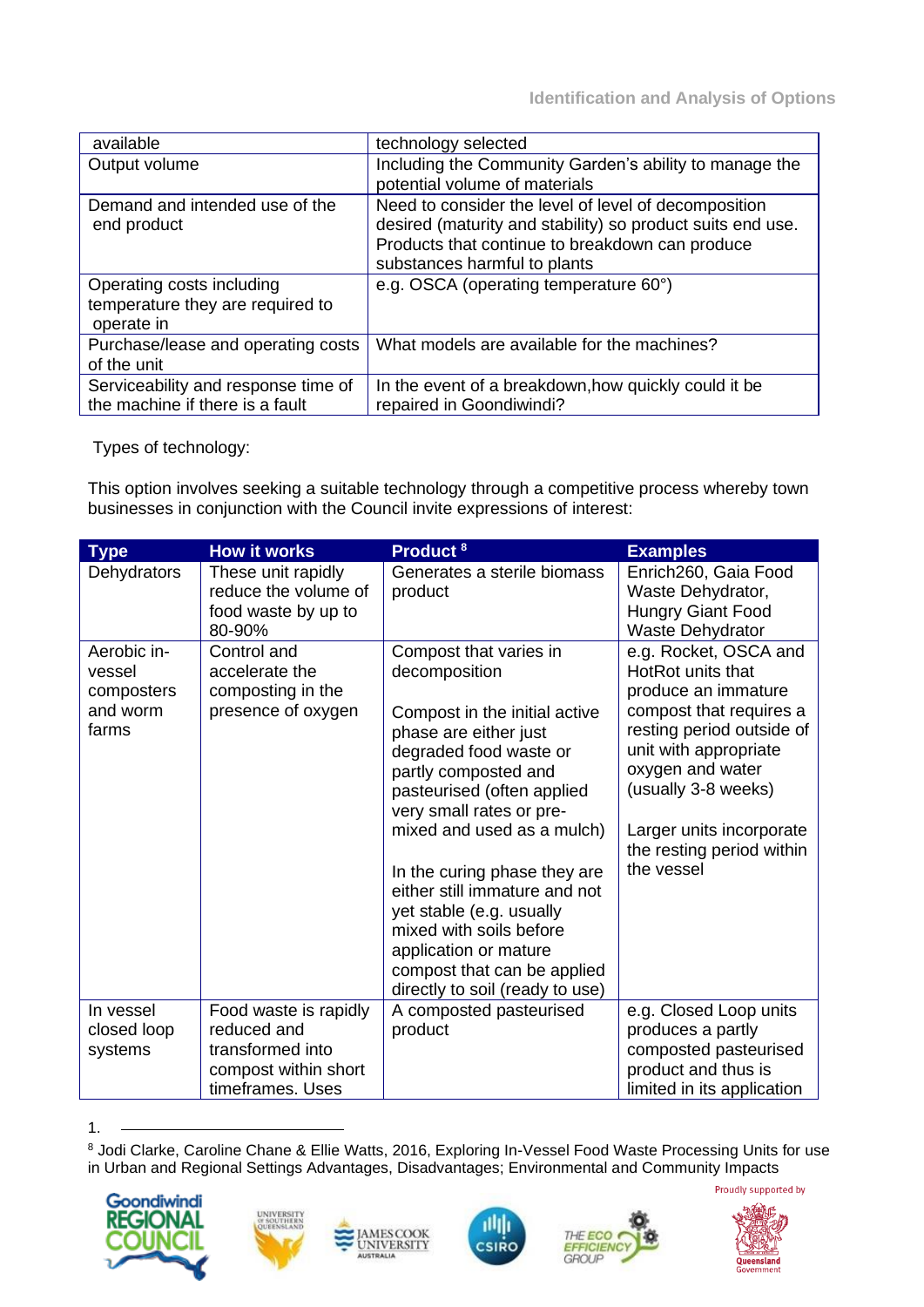|                        | controlled<br>temperatures,<br>agitation, airflow and<br>microbes |                                                      |  |
|------------------------|-------------------------------------------------------------------|------------------------------------------------------|--|
| Anaerobic<br>digesters | Processes food<br>waste using microbes                            | <b>Biogas</b>                                        |  |
|                        | in absence of oxygen<br>to generate gas and                       | Liquid fertiliser                                    |  |
|                        | sludge that can be<br>dried and sold as a<br>biofertilizer        | Sludge (can be drier and<br>used as a biofertilizer) |  |

Appendix 3 has details of some technologies and some case studies.

### **7.1.2 Option 2: Testing Soil Quality**

This option involves the testing of soils to verify improvements to soil, organic matter, soil carbon, water holding capacity and other relevant measures following application of materials applied following Option 1. It is not dependent on the other options though should accompany Option 1.

The objective of the testing should be to gather evidence to demonstrate the effectiveness of soil conditioning with treated food waste with the following groups of participants:

- 1. The Community Garden prior to commencing the program and continuing through the program
- 2. Farms that may wish to receive excess compost from the Community Gardens
- 3. A control group.

## **7.2 Comparison of Options**

This a brief summary of the benefits, disbenefits, costs, risks for each of the options. It is important to note that these options are not mutually exclusive, in that more than one could be selected and developed independently.











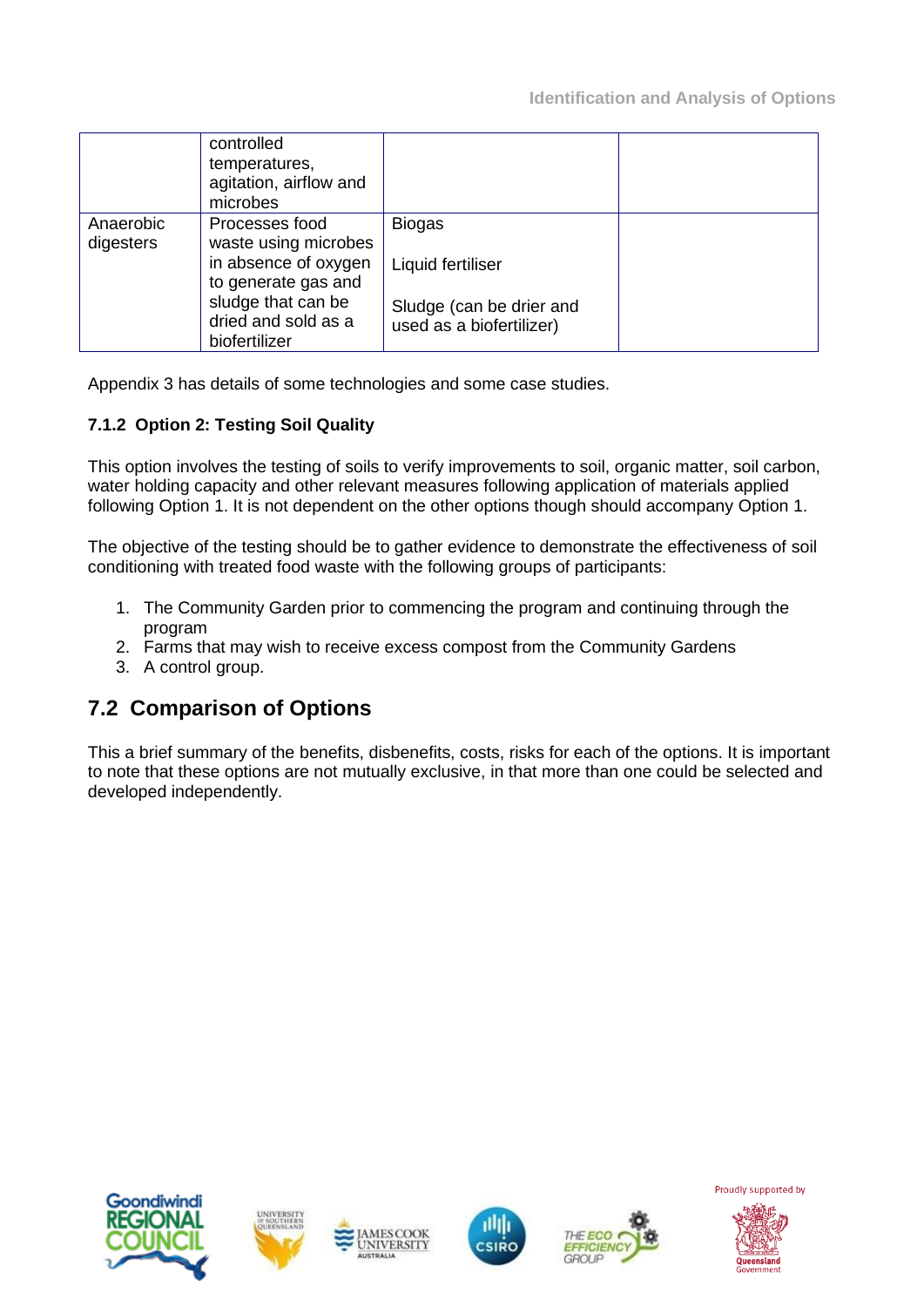| <b>Criteria</b>                                                                               | Option 1: Food Waste                                                                                                                                                                                                                                              | <b>Option 2: Testing</b>                                                                                                                                                                      |
|-----------------------------------------------------------------------------------------------|-------------------------------------------------------------------------------------------------------------------------------------------------------------------------------------------------------------------------------------------------------------------|-----------------------------------------------------------------------------------------------------------------------------------------------------------------------------------------------|
| <b>Food Waste</b><br>Benefits:<br>Council<br>Goondiwindi<br>Community                         | Supply of organic materials to<br>$\bullet$<br>the Community Garden<br>Reduced waste to landfill<br>$\bullet$<br>Reduced waste disposal<br>$\bullet$<br>costs to food services<br>businesses                                                                      | <b>Potential for conclusive</b><br>$\bullet$<br>results                                                                                                                                       |
| Disbenefits:<br>Stakeholder A<br>Stakeholder B                                                | Possibly additional time taken<br>$\bullet$<br>for food service businesses<br>to dispose of food waste                                                                                                                                                            | Should there be a point<br>$\bullet$<br>here?                                                                                                                                                 |
| Costs:<br><b>Direct</b><br>Indirect<br>Recurrent                                              | CAPEX (who pays)<br>$\bullet$<br>OPEX (who pays)<br>$\bullet$<br>Staff time for businesses<br>$\bullet$<br>delivering materials to the<br>site, and Community Garden<br>collecting materials from the<br>site regularly                                           | <b>Testing costs</b><br>$\bullet$<br><b>Program management</b><br>costs                                                                                                                       |
| <b>Risks:</b><br><b>Initial</b><br>Minimisation/<br>mitigation costs<br><b>Resulting risk</b> | Amenity risks (smells, foot<br>$\bullet$<br>traffic accessing the site)<br>Commercial risk -<br>$\bullet$<br>sustained supply of<br>materials for the system -<br>businesses continued<br>willingness to participate<br>and Community Garden to<br>take the waste | <b>Low Risk</b><br>$\bullet$<br>Some financial risk – cost<br>of testing and analysis<br><b>Potential for inconclusive</b><br>$\bullet$<br>results as there are many<br>independent variables |

## **7.3 Recommended Option**

The Working Group consider that the project should be progressed to a comprehensive business case.

# **8 Risks and Benefits**

## **8.1 Matters to be considered**

Scientific and Economic Rigor: What needs to be tested and measured to ensure that the results can be demonstrated. There are two levels of testing for the project:

- 1. Testing associated with the recirculation of food waste:
	- Ensure no contaminants are moved to farms (testing material produced)
	- Measure benefits to the soil soil carbon, nitrogen, water holding capacity (baseline)
	- Changes in productivity that can be attributed to the project (yield, quality, water productivity)











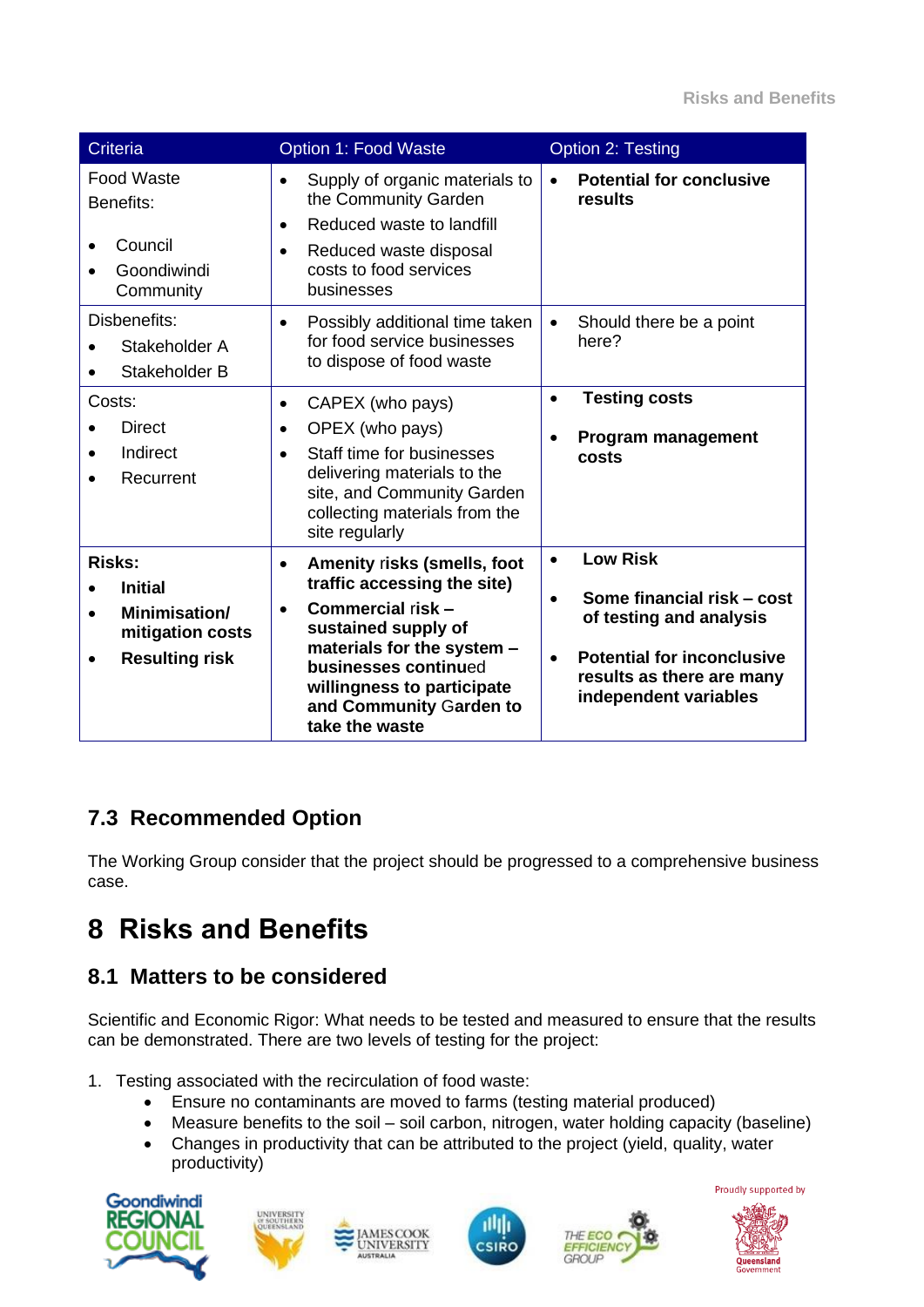• Economic benefits from higher increase in yield and/or quality.

Waste regulations relating to the movement of agricultural waste – what requirements and costs does it introduce and will it pose a risk to the viability?

The business model proposed has the potential to provide benefits to the community

The location of the site needs to be suited to the project:

- Suitable size to accommodate plant and for storage and collection of materials
- Access for businesses to deliver materials and maneuvering space for vehicles
- Access to grid power, water and possibly a sewer
- Planning approvals or a reasonable prospect of gaining approvals
- A suitable distance from sensitive land uses to protect amenity.

### **8.2 Risks**

Technology Risk:

- Identifying the right technology to convert the food waste into the right material given space and time constraint.
- No providers willing to bid for the project.

Supply Risk (ensuring sufficient supply of suitable materials for the life of the plant):

- Green waste quality and consistency of supply are issues
- The types of wastes identified so far are insufficient or unsuitable for available technologies
- Biosecurity need to ensure acceptable management of any biosecurity risks

Off-take Risk:

• Contamination – farms not prepared to use compost from an uncontrolled source

Regulation Risk:

- Failure to gain necessary planning and environmental approvals
- Cost of complying with regulations
- A number of considerations relating to Environmentally Relevant Activities:
	- $\circ$  ERA 53: Organic material processing (on farm AD and AD plants associated with WWT and meat processing excluded). ERA may be triggered if the facility processes more than 200 tonnes per year (4 tonnes per week), material is imported for AD (which is what this proposal includes). There may be an exclusion for this depending on the types of materials to be processed and the method of processing
	- o Regulated wastes includes animal processing residues such as abattoir waste and some food processing wastes (as per number 29 of the Schedule, including these materials and transport of them would need to be done by a licensed operator (ie. exclusion would not apply).

DES is developing End of Waste frameworks which may see some materials reclassified as resources<https://environment.des.qld.gov.au/waste/end-of-waste-framework.html>











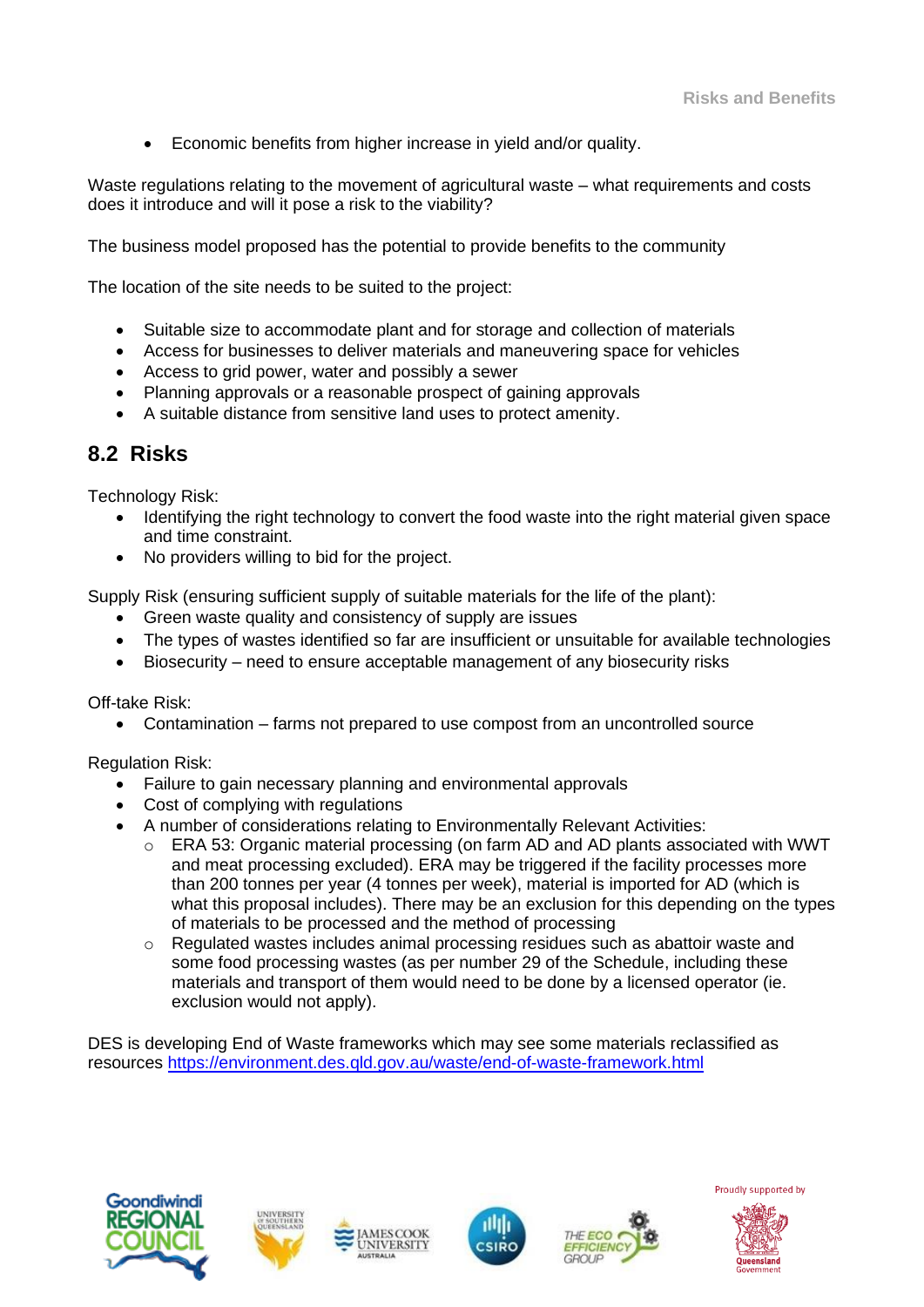## **8.3 Potential Benefits**

Below is a list of benefits that may result from the project. They have been classified into direct and indirect.

| <b>No</b>      | <b>Benefit</b>                | <b>Direct or</b><br><b>Indirect</b> | <b>Details</b>                                                                                                                                                        |
|----------------|-------------------------------|-------------------------------------|-----------------------------------------------------------------------------------------------------------------------------------------------------------------------|
|                | Knowledge                     | <b>Direct</b>                       | Improved knowledge of use of organic materials on farm                                                                                                                |
| 2              | Soil water                    | Indirect                            | Increase in the capacity of soils to hold water, improving<br>resilience and productivity                                                                             |
| 3              | Soil carbon                   | Direct                              | Increasing soil health leading to greater productivity                                                                                                                |
| $\overline{4}$ | Carbon farming                | Indirect                            | Additional revenue potentially available from sale of<br>Australian Carbon Credit Units (ACCUs) for carbon<br>accrued in the soil or diverting food waste to landfill |
| 5              | New business<br>opportunities | Indirect                            | The potential to earn additional income from carbon<br>credits through increasing soil health                                                                         |
| 6              | Reducing waste<br>to landfill | <b>Direct</b>                       | Diversion of food waste to a higher value use                                                                                                                         |
| $\overline{7}$ | Employment                    | <b>Direct</b>                       | The projects could secure existing employment or offer<br>additional jobs                                                                                             |
| 8              | Local investment              | <b>Direct</b>                       | Investing funds in the local area                                                                                                                                     |
| 9              | Cost savings                  | <b>Direct</b>                       | Avoidance of waste to landfill from businesses will save<br>the businesses \$75 per tonne from 1 July 2019                                                            |
| 10             | Reputation                    | Indirect                            | The project is a good fit with Goondiwindi's clean green<br>agriculture image                                                                                         |
| 11             | Organic<br>household waste    | Indirect                            | The projects could potentially expand to include organic<br>household waste generated in Goondiwindi                                                                  |

## **8.4 Other Opportunities**

There is the potential for the project to be a catalyst for the Goondiwindi food precinct to be an Innovation Precinct:

- Dept Industry (Aust): [https://www.industry.gov.au/strategies-for-the-future/promoting](https://www.industry.gov.au/strategies-for-the-future/promoting-innovation-precincts)[innovation-precincts](https://www.industry.gov.au/strategies-for-the-future/promoting-innovation-precincts)
- CSIRO: [https://www.csiro.au/en/Do-business/Collaborative-research/Active](https://www.csiro.au/en/Do-business/Collaborative-research/Active-opportunities/Precinct-partnerships)[opportunities/Precinct-partnerships](https://www.csiro.au/en/Do-business/Collaborative-research/Active-opportunities/Precinct-partnerships)

A number of models could be structured around this program as an innovation precinct:

- Circular economy model where food service residues are provided to the community gardens which in turn supply products such as locally grown produce to food service businesses
- Building additional value to these could include a model such as Wandering Cooks, where commercial kitchen capacity is added, or underutilized capacity is made available for small production runs by food start-ups
- These would link strongly to the USQ, GRC Ag Tech Project where there may be local technology development opportunities.

## **Aggregation of Australian Carbon Credit Units (ACCUs)**











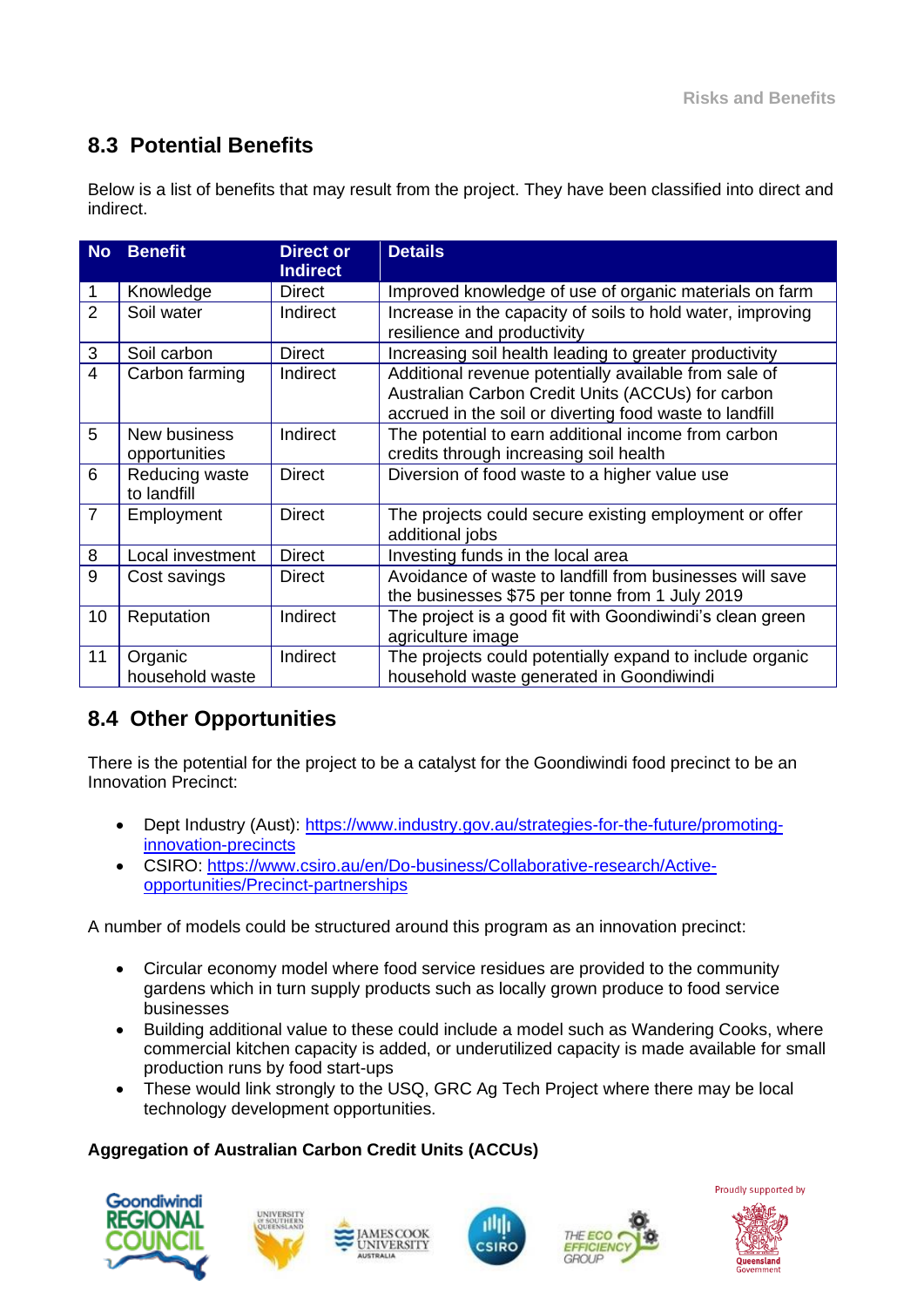As a central point for the collection and recirculation of materials, there may be potential for the farms to accrue ACCUs for increasing soil carbon.

#### **Wider waste and recycling hub**

Can a central point for managing farm waste also double as a farm materials recycling point – diesel, tyres ag plastics?

# **9 Implementation Strategy**

## **9.1 Project Title**

Goondiwindi Food Waste Hub

## **9.2 Target Outcomes**

The target outcomes will be an agreed investment grade business cases for the options identified in the business case.

## **9.3 Outputs**

**Testing**: A scope of works for a scientific and economic investigation of the costs and benefits of regenerative agricultural practices.

**Food-service site:** An investment grade business case providing detailed information to assess the feasibility of a project.

## **9.4 Work Plan**

The work plan will consist of a range of key work packages. It will be necessary to break these packages up into a project plan prior to commencing.

| <b>Work Package</b> | <b>Details</b>                                       | <b>Responsibility</b>       |
|---------------------|------------------------------------------------------|-----------------------------|
| Supply of           | Identify Food Waste businesses that may be keen      | Project manager with        |
| materials           | to participate in the project                        | Council                     |
| Site availability   | Further analysis of sites to determine suitable site | Project manager with        |
|                     | and any significant planning risks                   | Council                     |
| Stakeholder         | Gather additional detail from farms about waste      | Project manager with        |
| commitments         | and potential term sheets                            | Council                     |
| Refine model        | Discuss the opportunity with a range of potential    | Council                     |
|                     | suppliers to determine level of interest and refine  |                             |
|                     | the market offer                                     |                             |
| Seek investment     | Develop a process to invite expressions of           | Council and project         |
|                     | interest and select a suitable proponent or          | manager                     |
|                     | technology                                           |                             |
| Installation        | Install the equipment and commence operations        | <b>Council and Steering</b> |
|                     |                                                      | Committee                   |
| Soil testing        | Expand testing to farms participating in the         | Commence testing            |
|                     | recirculation of material                            |                             |







**MESCOOK NIVERSITY** 



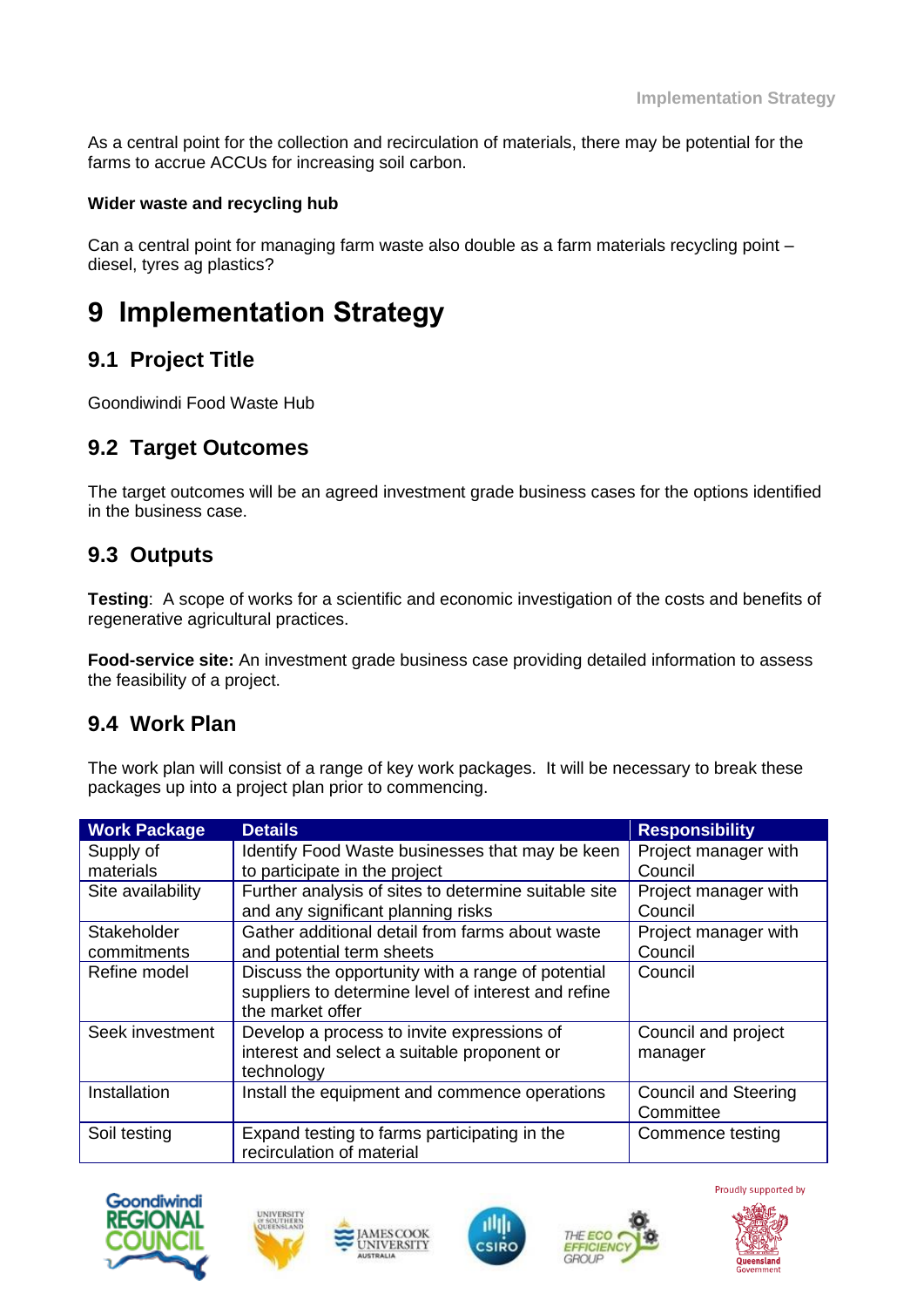## **9.5 Budget**

The potential cost of aspects of the work are listed below noting that some aspects could be driven internally by Council creating some cost savings (indicated with costs in brackets and incorporated into the total range:

| <b>Work Package</b>                       | <b>Details Discipline</b>                                                                                                                                                        | <b>Est Cost.</b>     |
|-------------------------------------------|----------------------------------------------------------------------------------------------------------------------------------------------------------------------------------|----------------------|
| Project facilitation                      | Part-time resource to facilitate the project as<br>Council's representative - or in-house at<br>Council                                                                          | $(\$40,000)$         |
| Testing program for soils                 | Testing soils at the Community Garden<br>before the program and for a period of time<br>to be agreed after the project commences                                                 | \$10,000             |
| Establish the operating<br>conditions     | Seek Council agreement on potential sites<br>and likely planning conditions, facilitate grid<br>connections and access to water and trade<br>waste (or suitable water recycling) | (\$20,000)           |
| <b>Business engagement</b>                | Engage food services businesses to test<br>willingness, location and model                                                                                                       | (\$10,000)           |
| <b>Technical and scientific</b><br>advice | Review identified materials and suggest<br>technologies and assemble relevant<br>information to potential bidders                                                                | \$20,000             |
| Legal advice,<br>agreements etc           | Optional – could be conducted in-house by<br>Council                                                                                                                             | \$10,000             |
| Approvals                                 | Cost of preparing reports to gain necessary<br>regulatory and financial approvals needed<br>to gain an Investment decision                                                       | \$5,000              |
| Total                                     |                                                                                                                                                                                  | \$45,000 - \$135,000 |

## **9.6 Other Resources**

Potential for facilitation and funding of the program through a number of programs and initiatives including:

- Land Restoration Fund for testing the benefits of applying organic matter to farms to increase soil carbon levels – [https://www.qld.gov.au/environment/climate/climate](https://www.qld.gov.au/environment/climate/climate-change/land-restoration-fund/pilot-projects/about)[change/land-restoration-fund/pilot-projects/about](https://www.qld.gov.au/environment/climate/climate-change/land-restoration-fund/pilot-projects/about)
- Resource Recovery Funding for development of the next phase of the business case, leading to investment decision that may be eligible for funding under *Stream 3: Resource Recovery: Investment Pipeline Fund* - https://www.statedevelopment.qld.gov.au/industrydevelopment/resource-recovery-industry-development-program.html
- Rural Research and Development for Profit: A proposal could seek funding assistance <http://www.agriculture.gov.au/ag-farm-food/innovation/rural-research-development-for-profit>
- Fight Food Waste Cooperative Research Centre (CRC): SME Solutions Centre provides matched funding to assist SMEs to research agricultural and food waste solutions [https://fightfoodwastecrc.com.au/wp-content/uploads/2019/06/Fight-Food-Waste-SME-](https://fightfoodwastecrc.com.au/wp-content/uploads/2019/06/Fight-Food-Waste-SME-Solutions-Centre-Overview-.pdf)[Solutions-Centre-Overview-.pdf.](https://fightfoodwastecrc.com.au/wp-content/uploads/2019/06/Fight-Food-Waste-SME-Solutions-Centre-Overview-.pdf)











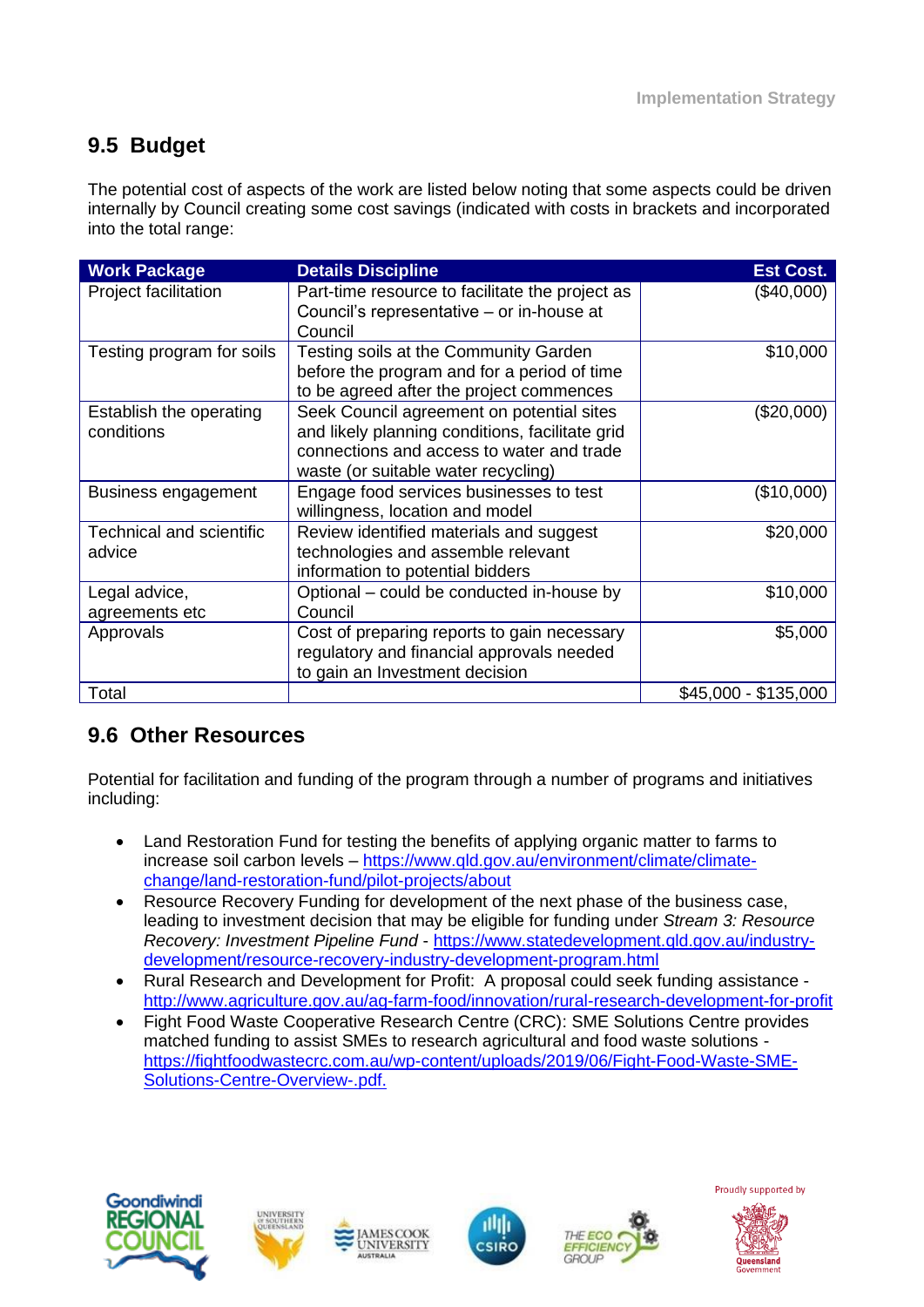# **10 Project Management Framework**

## **10.1 Governance**

A key question for this project is "Who Owns the Project?"

The governance system is proposed to deliver the business case as follows, with the exact representation to be determined at the commencement of the project:

- Steering Committee: Responsible for the delivery of the project, meeting its objectives on time and within budget. The Steering Committee members will also consult strategically with external stakeholders to ensure the project has the support of a wider network
- Working Group: Responsible for advising the Project Manager on technical and operational aspects of the project and will meet to advise the Project Manager
- Project Manager: Reporting to the Advisory Committee. The Project Manager should sit within the GRC structure and have access to relevant expertise, including through regular meetings of the Working Group.

The Project Manager will be responsible for the delivery of the project.

The Advisory Committee should be established with representatives from the Goondiwindi Regional Council, TSBE and industry representatives. The Project Sponsor should be represented, particularly if funding is provided.



Suggested Project Advisory Committee Structure:

Suggested Project Working Group Structure:











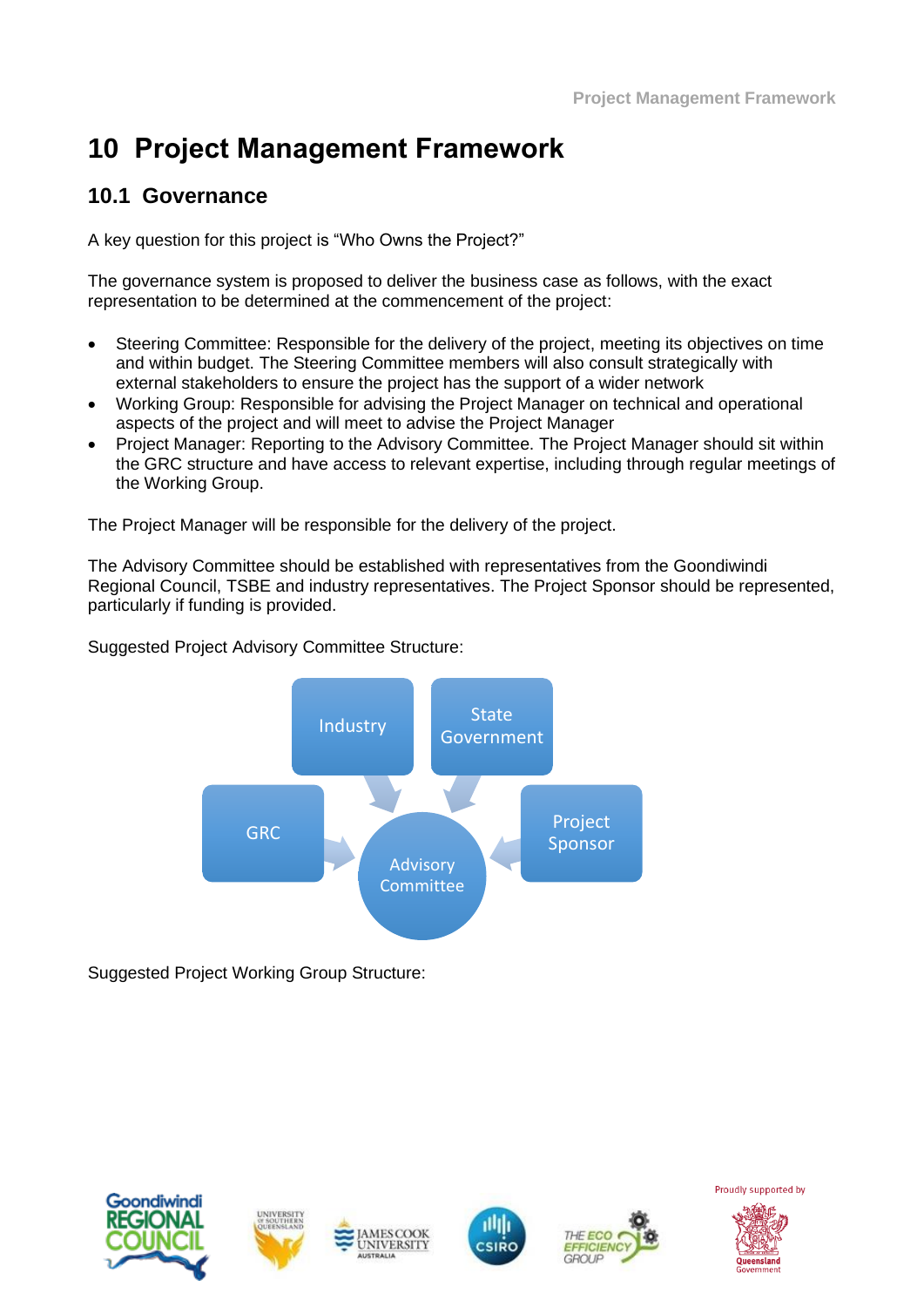

The business case should be progressed by suitably qualified project manager.

## **10.2 Project and Quality Management**

A detailed project plan will need to be prepared for the project incorporating a number of factors including:

- 1. Organisational Impact: How the work undertaken during the project will impact on the organisation and how these impacts will be addressed
- 2. Outcome Realisation: How outputs will be managed once they are delivered, and who will be accountable. This may change as the project evolves
- 3. Quality Management: Define suitable standards, requirements and best practices for the project to deliver against, and the internal quality requirements
- 4. Post-project Review: How the group will capture the lessons learnt throughout the project and what review will be done to assess whether the initiative delivered the intended benefits.

The Project Manager will need to ensure that the final project developed is robust and based on sound science. Methodologies for calculating carbon abatement should be recognised and calculations should be accredited, or conducted by an accredited person. Financial analysis should be sufficiently robust to allow decision making, so initial consultation should occur with potential funders and financiers about the level of detail required.











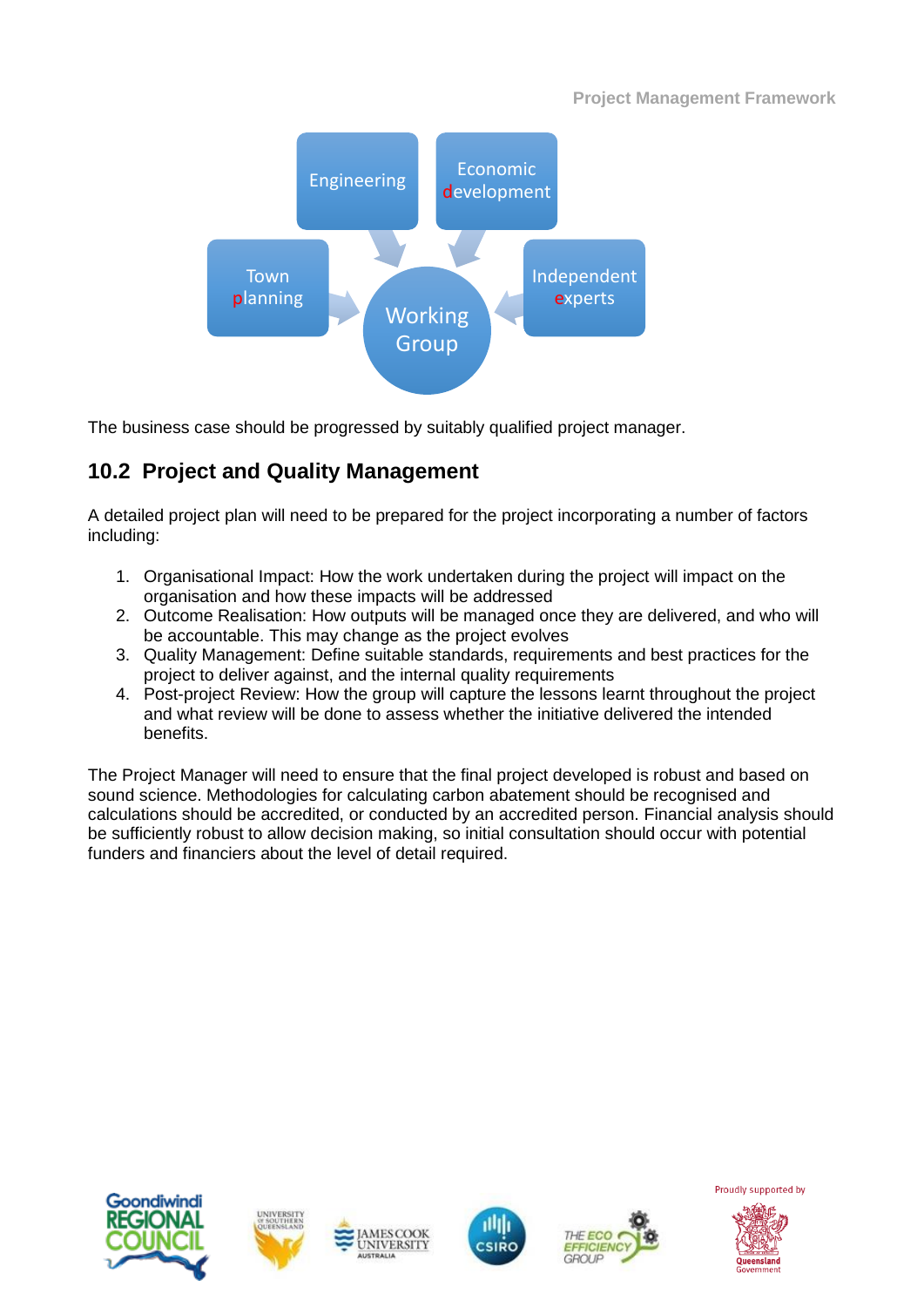# **Appendix A: Benefit Analysis**

This analysis assesses how each key stakeholder group (or individual stakeholders) may be impacted by the project and how they may impact on the project.

### Option 1: Testing

| <b>Stakeholder</b>      | <b>Positive Impact</b>                                                                  | <b>Negative Impact</b>                                 | <b>Overall</b> |
|-------------------------|-----------------------------------------------------------------------------------------|--------------------------------------------------------|----------------|
| Goondiwindi farmers     | Increased<br>$\bullet$<br>knowledge of<br>impacts and<br>confidence in<br>using compost | Potential risk of<br>$\bullet$<br>unknown<br>materials | Positive       |
| <b>Community Garden</b> | Understanding of<br>$\bullet$<br>value of organics<br>in soil                           | Potential risk of<br>$\bullet$<br>unknown<br>materials | Positive       |

Option 2: Food Waste

| Food businesses<br>Positive<br><b>Potential cost</b><br>Time to take<br>$\bullet$<br>$\bullet$<br>saving for waste<br>materials to a<br>disposal<br>central point<br>Opportunity to<br>Space for<br>$\bullet$<br>gain local produce<br>receptacle<br>Further<br>$\bullet$<br>networking with<br>other businesses<br>Positive<br>Farmers<br>Potential for<br><b>Potential costs</b><br>$\bullet$<br>$\bullet$<br>increased soil<br>quality and water<br>Adapting farm<br>$\bullet$<br>holding capacity -<br>system<br>greater ability to<br>withstand<br>Potential for initial<br>$\bullet$<br>decrease in<br>Potential to earn<br>productivity as<br>additional income<br>farm system<br>through<br>adjusts<br>generating<br><b>ACCUs</b><br>Potential<br>$\bullet$<br>reduction in<br>mineral fertiliser<br>inputs | <b>Stakeholder</b> | <b>Positive Impact</b> | <b>Negative Impact</b> | <b>Overall</b> |
|---------------------------------------------------------------------------------------------------------------------------------------------------------------------------------------------------------------------------------------------------------------------------------------------------------------------------------------------------------------------------------------------------------------------------------------------------------------------------------------------------------------------------------------------------------------------------------------------------------------------------------------------------------------------------------------------------------------------------------------------------------------------------------------------------------------------|--------------------|------------------------|------------------------|----------------|
|                                                                                                                                                                                                                                                                                                                                                                                                                                                                                                                                                                                                                                                                                                                                                                                                                     |                    |                        |                        |                |
|                                                                                                                                                                                                                                                                                                                                                                                                                                                                                                                                                                                                                                                                                                                                                                                                                     |                    |                        |                        |                |
|                                                                                                                                                                                                                                                                                                                                                                                                                                                                                                                                                                                                                                                                                                                                                                                                                     |                    |                        |                        |                |
| Potential long-                                                                                                                                                                                                                                                                                                                                                                                                                                                                                                                                                                                                                                                                                                                                                                                                     |                    |                        |                        |                |









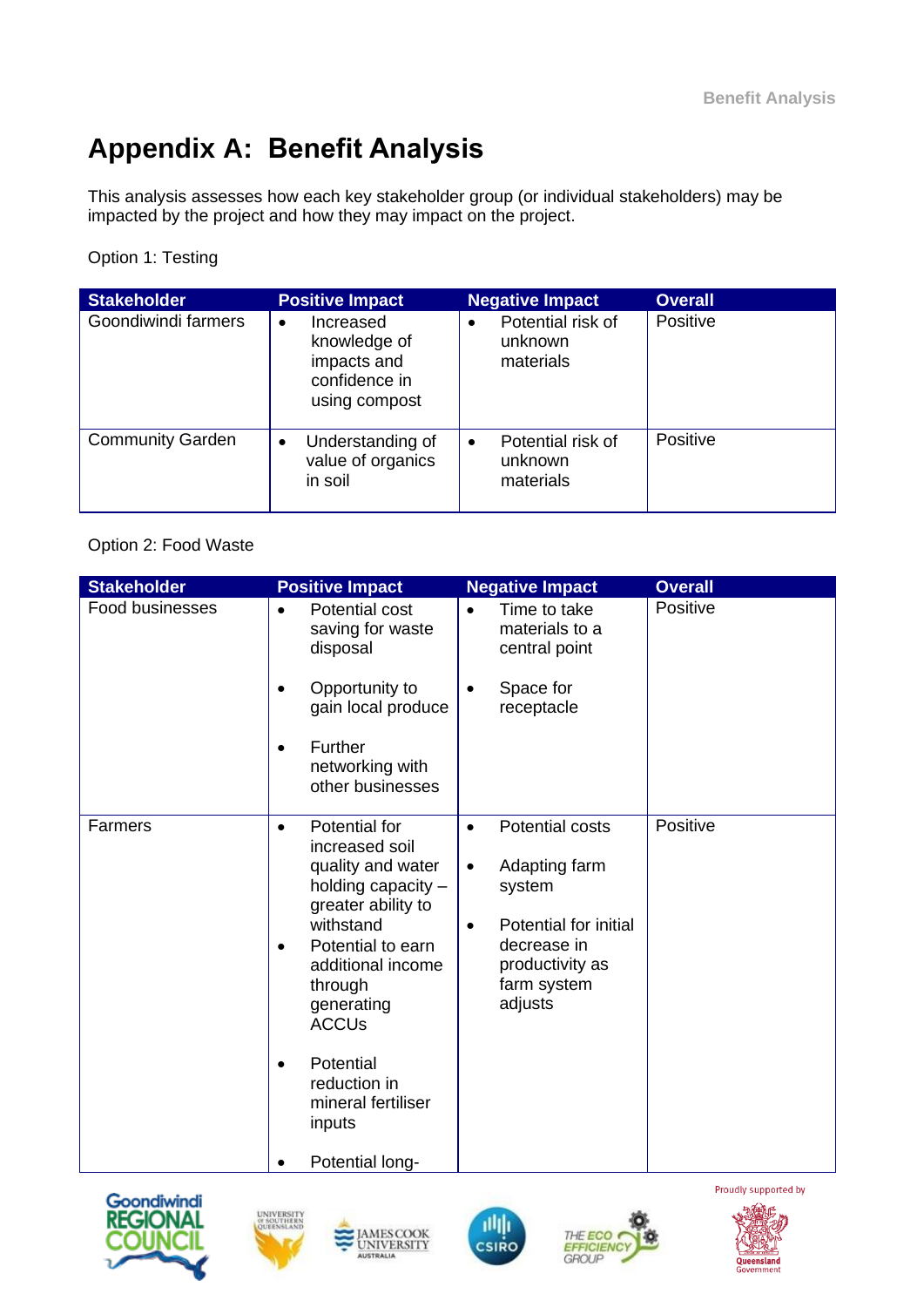|           |                                     | term productivity<br>increase                                                                                                                                                                      |           |                                                                          |          |
|-----------|-------------------------------------|----------------------------------------------------------------------------------------------------------------------------------------------------------------------------------------------------|-----------|--------------------------------------------------------------------------|----------|
| Council   | $\bullet$<br>$\bullet$<br>$\bullet$ | Reduced waste to<br>landfill<br>Potential income<br>from the lease of<br>a site that may<br>currently be<br>vacant<br>Facilitated a long-<br>term economic<br>benefit for a key<br>industry sector | $\bullet$ | Potential amenity<br>impacts from the<br>site and transport<br>of wastes | Positive |
|           | $\bullet$                           | Reduced<br>greenhouse<br>emissions from a<br>key sector                                                                                                                                            |           |                                                                          |          |
| Community | $\bullet$                           | Long-term<br>sustainability of<br>farming sector                                                                                                                                                   | $\bullet$ | Potential amenity<br>impacts from the<br>site and transport<br>of wastes | Positive |











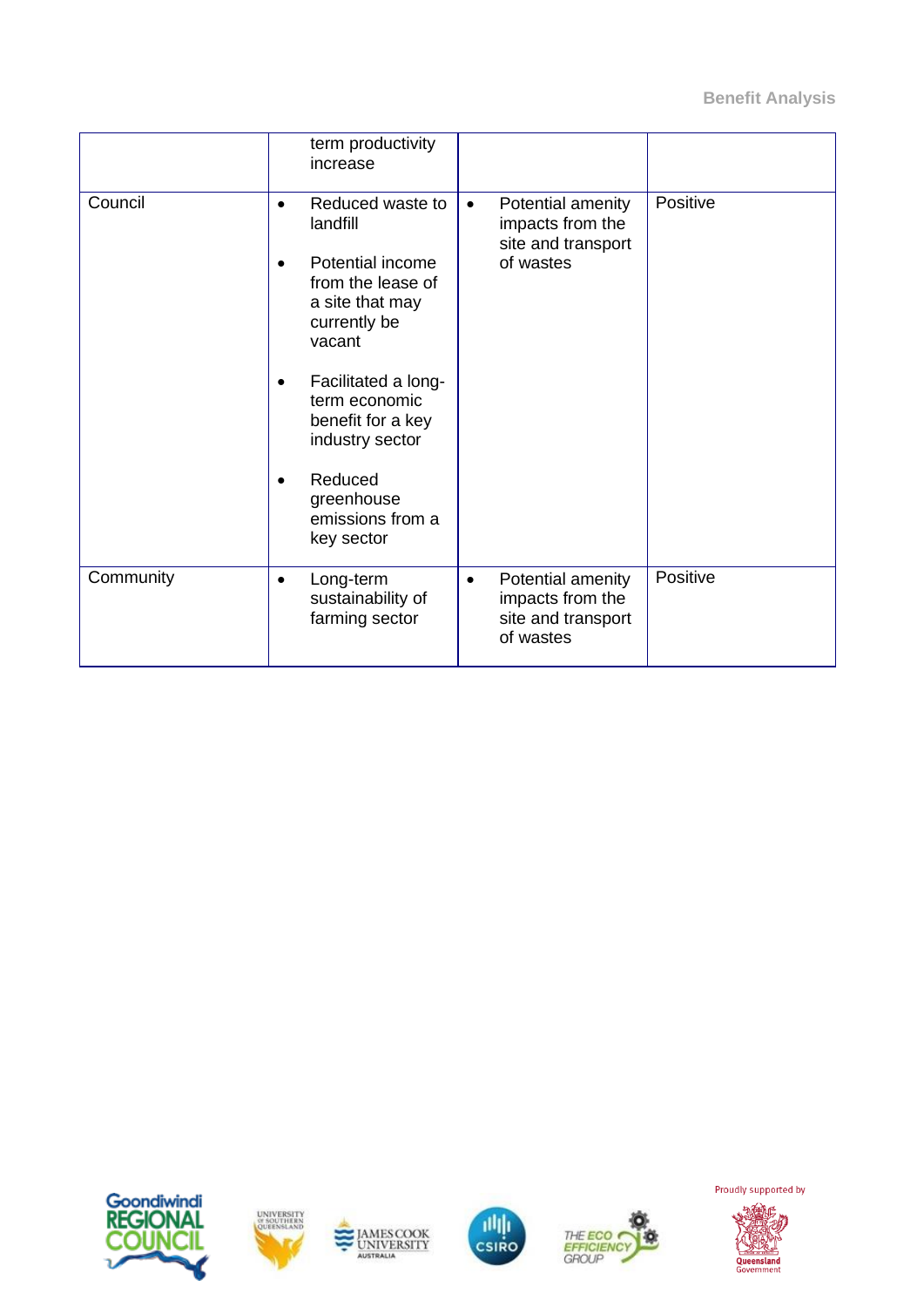# **Appendix B: Risk Analysis**

As a pre-feasibility level business case, this is an initial consideration of risks, and strategies that can be put in place, or investigations into further work that can mitigate these risks.

Option 1: Testing

| Major Risk and what does it<br>do to the project?                                              | <b>Mitigation Strategy</b>                                                                                                            |
|------------------------------------------------------------------------------------------------|---------------------------------------------------------------------------------------------------------------------------------------|
| Unable to engage any<br>farmers in a testing program                                           | Effective communications to inform the farmers of the<br>benefits of soil testing to assist the farmers to make<br>an informed choice |
| Testing is not able to<br>demonstrate that project<br>results in a positive impact on<br>soils | <b>No Mitigation</b>                                                                                                                  |

#### Option 2 Food Waste Strategy

| Major Risk and what does it<br>do to the project?                                                            | <b>Mitigation Strategy</b>                                                                                                                                                                                                                 |
|--------------------------------------------------------------------------------------------------------------|--------------------------------------------------------------------------------------------------------------------------------------------------------------------------------------------------------------------------------------------|
| Not enough food service<br>businesses are interested to<br>achieve critical mass                             | Provide clear communications of the benefits and<br>obligations of the project so food businesses can make<br>a clear decision                                                                                                             |
| Amenity impacts from the<br>system or operation                                                              | Failure to maintain the system and regularly collect<br>materials from disposal points will have amenity<br>impacts for participating businesses and other<br>businesses and will quickly erode any positive<br>perceptions of the program |
| Food service businesses<br>express interest initially then<br>withdraw once operating<br>affecting viability | Need effective communications with food businesses<br>so they understand the project and can commit to the<br>project long-term                                                                                                            |

Biogas: Risks, Opportunities and Challenges:











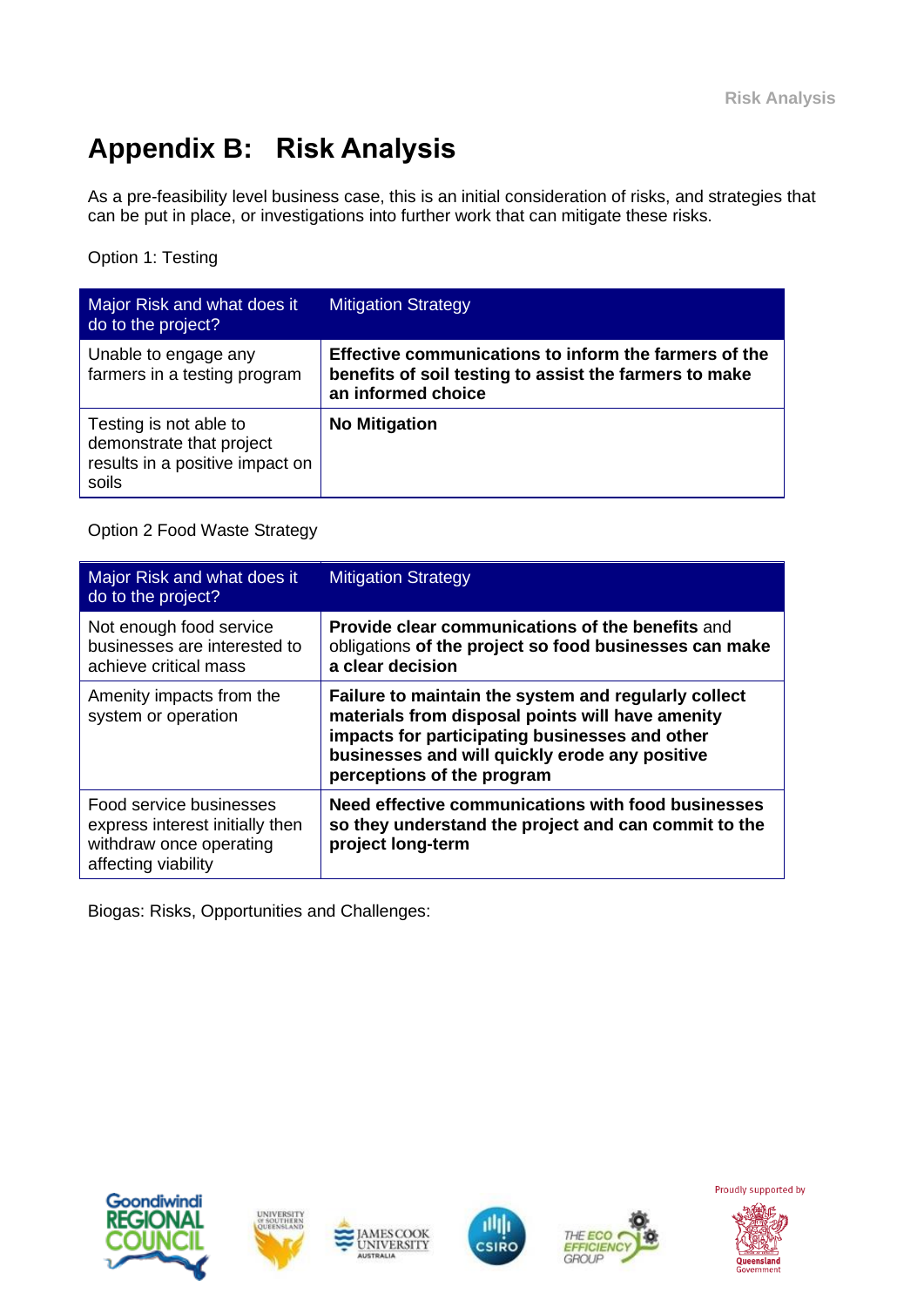Biogas from the breakdown of food waste by bacteria can also occur in anaerobic (oxygen free) tanks. The [biogas](https://theconversation.com/biogas-smells-like-a-solution-to-our-energy-and-waste-problems-36136) can be used to produce electricity and heat or can be converted to biomethane to be used as a transport fuel or fed into gas grid mains. While Australia's largest landfills use 20- 30% of the potential methane in waste for electricity generation, anaerobic digesters convert between 60-80%. <sup>9</sup>The sludge after anaerobic digestion can be used as a biofertilizer. Compared to many other bioenergy technologies this technology can accommodate a wide range of source materials including those with high moisture content and impurities. It can also be operated at a small scale and in any location. <sup>10</sup>

Challenges: 11

- Lacking concise process control and optimization
- Harmful compounds can be easily produced, causing the system to become unstable or reduce the amount of methane gas produced, e.g. easily digestible food waste converts to volatile fatty acids that cause a pH drop, high protein and lipids can cause high levels of levels of ammonia, hydrogen sulphide etc or cause digester foaming
- Capital intensive (main revenues from collection fee and sale of electricity
- Co-digestion with animal manure or sewage sludge is a common to provide alkalinity and micronutrients needed for soils.

<sup>11</sup> Fuqing Xua , Yangyang Lia, , Xumeng Gea, , Liangcheng Yang , Yebo Lia, 2018, Anaerobic digestion of food waste – Challenges and opportunities, Bioresource Technology 247 (2018) 1047–1058











<sup>1.</sup>

<sup>&</sup>lt;sup>9</sup> The Conversation, 2017, Capturing the true wealth of Australia's waste

<sup>10</sup> Appels, L., Lauwers, J., Degrve, J., Helsen, L., Lievens, B., Willems, K., Van Impe, J., Dewil, R., 2011. Anaerobic digestion in global bio-energy production: Potential and research challenges. Renew. Sustain. Energy Rev. 15, 4295– 4301.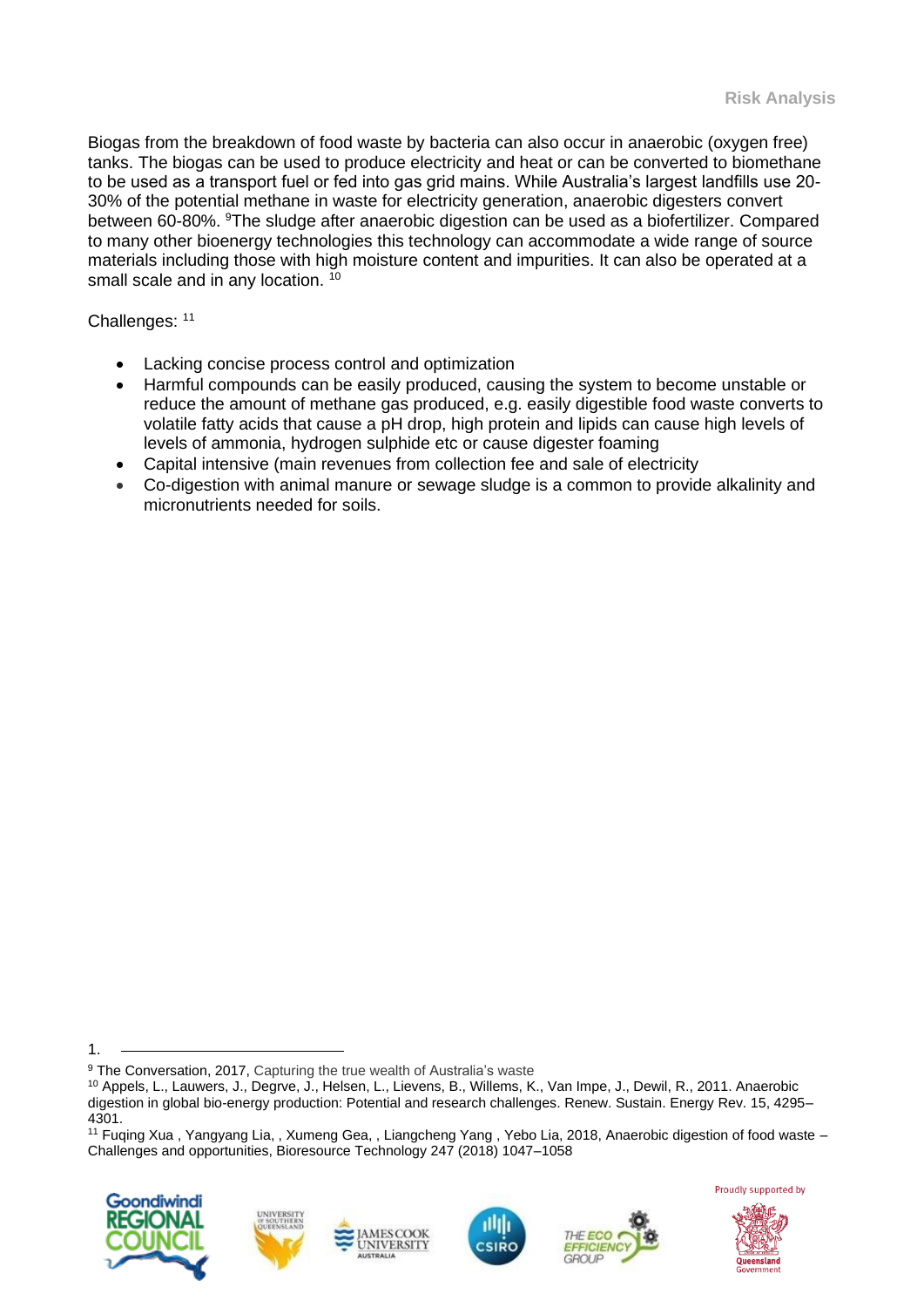## **Appendix C: Background Information – check the hyperlinks in this appendix**

## **Resource Availability**

- The National Renewables Map has a bioenergy layer with a general level of feedstock available showing Goondiwindi high in animal, cotton and some other materials <https://nationalmap.gov.au/renewables/>
- The Queensland Government has mapped the availability of biomass residues and integrated it with the Commonwealth Government AREMI Mapping [https://www.statedevelopment.qld.gov.au/industry-development/queensland-biomass](https://www.statedevelopment.qld.gov.au/industry-development/queensland-biomass-mapping-and-data.html)[mapping-and-data.html](https://www.statedevelopment.qld.gov.au/industry-development/queensland-biomass-mapping-and-data.html)

#### **Government Policy**

Queensland Government:

- Waste Management and Resource Recovery Strategy <https://www.qld.gov.au/environment/pollution/management/waste/recovery/strategy>
- Biofutures Roadmap [https://statedevelopment.qld.gov.au/resources/plan/biofutures/biofutures-10yr-roadmap](https://statedevelopment.qld.gov.au/resources/plan/biofutures/biofutures-10yr-roadmap-actionplan.pdf)[actionplan.pdf](https://statedevelopment.qld.gov.au/resources/plan/biofutures/biofutures-10yr-roadmap-actionplan.pdf)
- The Queensland Government released the Energy from Waste Policy Discussion Paper for public consultation in July 2019. <https://www.qld.gov.au/environment/pollution/management/waste/recovery/energy-waste>

#### **Australian Government**

Carbon Credits:

The projects may be eligible to create carbon credits. The food-based project may be eligibile for the creation of ACCUs through the Source-separated organic waste method [http://www.cleanenergyregulator.gov.au/ERF/Choosing-a-project-type/Opportunities-for](http://www.cleanenergyregulator.gov.au/ERF/Choosing-a-project-type/Opportunities-for-industry/landfill-and-alternative-waste-treatment-methods/source-separated-organic-waste)[industry/landfill-and-alternative-waste-treatment-methods/source-separated-organic-waste](http://www.cleanenergyregulator.gov.au/ERF/Choosing-a-project-type/Opportunities-for-industry/landfill-and-alternative-waste-treatment-methods/source-separated-organic-waste)

#### **Case Studies.**

#### **Case study – Kerbside Collection: Fortnightly kerbside food and garden organics (FOGO) collection service across 3,100 households in the Cooma township:**

- Collected 463 tonnes of food and garden waste
- Processed at the Cooma Landfill and sold under a variation of the town's name: 'Coompost'
- Produced approximately 1,500 tonnes of nutrient-rich compost (placed into rows approximately 100 metres long and this material is combined with manure, other organic materials and water which then undertakes a 10 to 12 week processing (cooking) period where the rows of material reach temperatures in excess on 60°C to ensure that all pathogens, seeds etc. are eliminated)
- Contamination rate of less than 3%













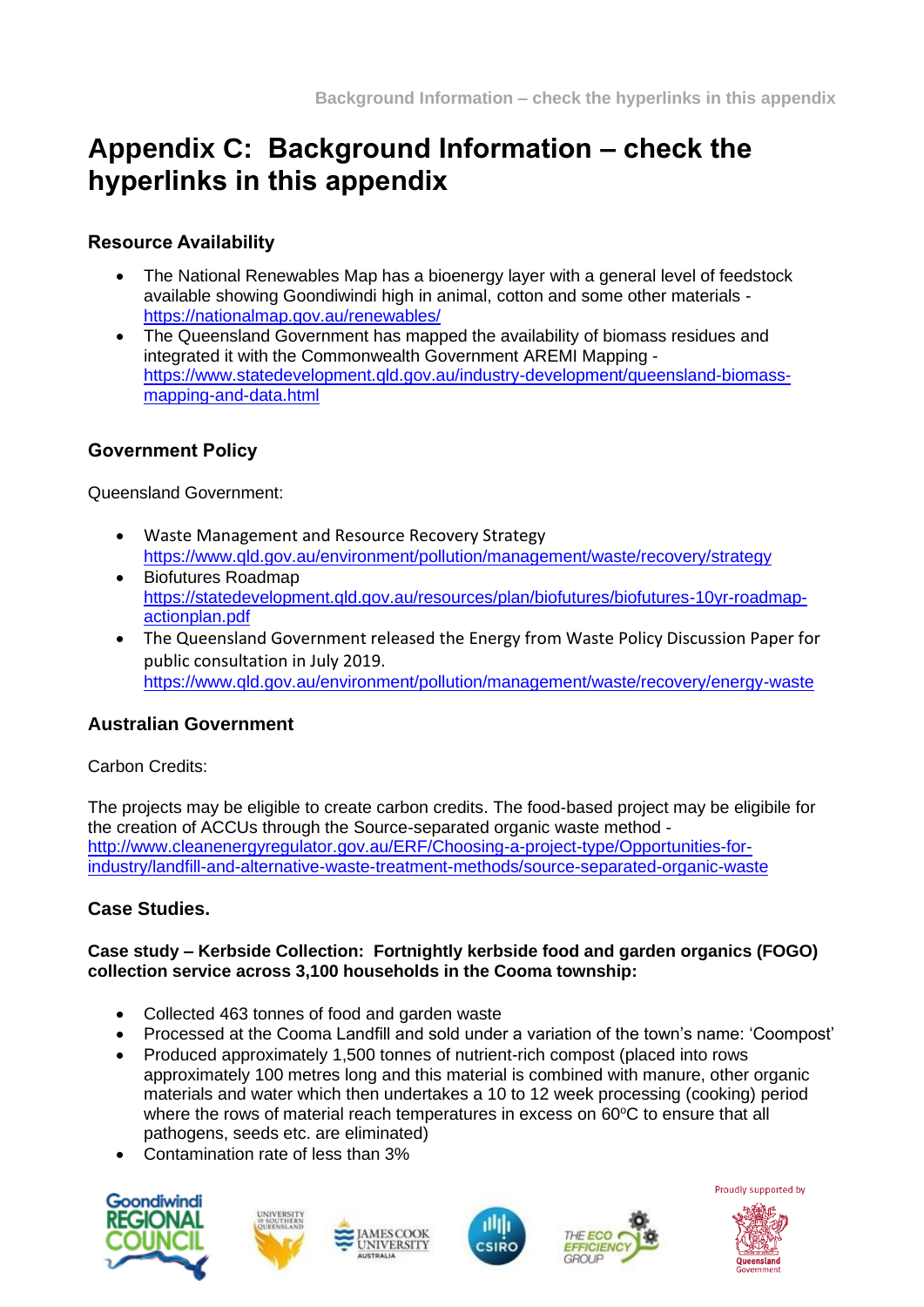#### **Benefits**

- Extended the life of the Cooma landfill by an estimated 3-5 years
- Provides two jobs
- Agriculture sector is using it to improve soil quality and increase production
- Part of a three-year scientific trial to help improve soil fertility and carbon levels to assist with combating noxious weeds, such as African Lovegrass (resulted in a 50% reduction in African Lovegrass, improvements in soil quality and preferred pasture species)
- Also used by council, residents and community organisations.

[https://www.epa.nsw.gov.au/-/media/epa/corporate](https://www.epa.nsw.gov.au/-/media/epa/corporate-site/resources/wastegrants/18p0747_snowymonaro-cooma-fogo-case-study.pdf)[site/resources/wastegrants/18p0747\\_snowymonaro-cooma-fogo-case-study.pdf](https://www.epa.nsw.gov.au/-/media/epa/corporate-site/resources/wastegrants/18p0747_snowymonaro-cooma-fogo-case-study.pdf)

[https://www.epa.nsw.gov.au/news/news/2018/combating-noxious-african-lovegrass-with](https://www.epa.nsw.gov.au/news/news/2018/combating-noxious-african-lovegrass-with-compost)[compost](https://www.epa.nsw.gov.au/news/news/2018/combating-noxious-african-lovegrass-with-compost)

#### **Case Study: Blue Mountains Compost Hub**

The Council's 2016 waste audit found that over 26% of waste collected from household garbage bins was food waste.

After registering, participants can pin their location on a map as a Compost Champion or a Compost Contributor. Contributors drop off their food scraps to a Compost Champion nearby. The council provides compost bins to Compost Champions and kitchen caddies to the Compost Contributors. The trial found that in nine weeks, 28 contributing households were able to divert 1,000kgs of food scraps from landfill - [https://www.bmcc.nsw.gov.au/media-centre/compost-hub](https://www.bmcc.nsw.gov.au/media-centre/compost-hub-ready-for-champions-and-contributors)[ready-for-champions-and-contributors](https://www.bmcc.nsw.gov.au/media-centre/compost-hub-ready-for-champions-and-contributors)

| <b>Company</b>       | Website                                                  | <b>Details</b>       |
|----------------------|----------------------------------------------------------|----------------------|
| Agri Cycle           | http://www.agri-cycle.uk.com/                            | Recycler of ag       |
|                      |                                                          | plastics             |
| Degraves Street      | https://www.melbourne.vic.gov.au/business/waste-         | Melbourne            |
| Melbourne            | recycling/Pages/degraves-street-recycling-facility.aspx  | central waste        |
|                      |                                                          | recycling hub        |
| <b>Farm Plastics</b> | https://www.abc.net.au/landline/farm-waste:-the-growing- | Landline 29 Jun      |
| Recycling            | problem-of-plastic-farm/11264632                         | 2019 about           |
|                      |                                                          | <b>Farm Plastics</b> |
| <b>Biomix</b>        | https://www.biomix.com.au/about-biomix                   | Victorian            |
|                      |                                                          | compost              |
|                      |                                                          | company              |

#### **Similar business models**











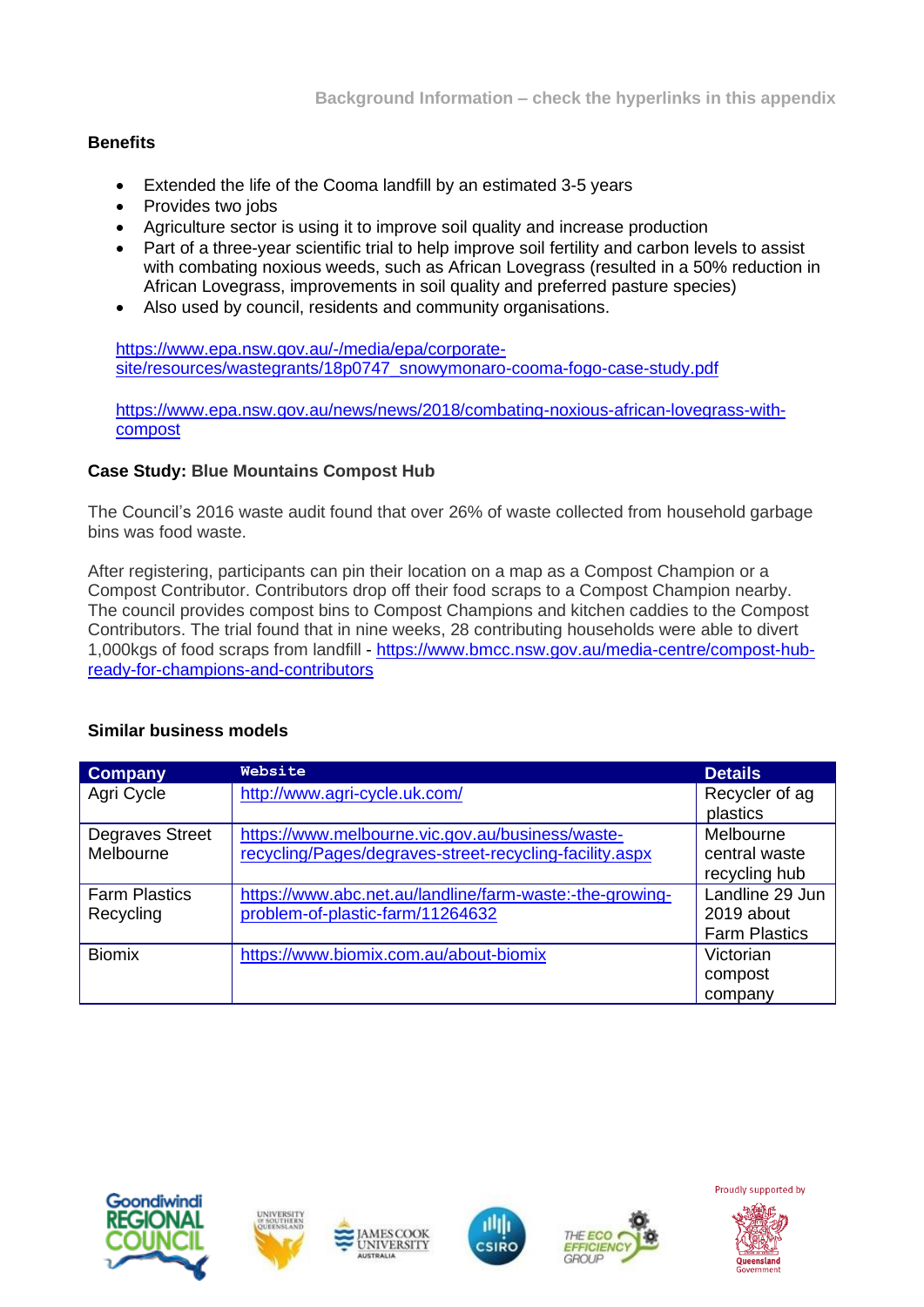| <b>Technology</b> | <b>Website</b>                                    | <b>Details</b>                                  |
|-------------------|---------------------------------------------------|-------------------------------------------------|
| Closed Loop       | https://closedloop.com.au/organics/               | In use at Spicers Balfour                       |
| Recycling         |                                                   | Retreat, Newfarm QLD                            |
| Enrich 360        | http://enrich360.com.au/enrich360-equipment/      | In use at Brisbane Airport<br>Domestic Terminal |
|                   |                                                   | Lease Model                                     |
|                   |                                                   | Need details of power                           |
|                   |                                                   | consumption and liquid                          |
|                   |                                                   | waste. No additives<br>required.                |
| <b>Biobin</b>     | http://www.biobin.net/index.php?id=2              | <b>Brisbane Convention and</b>                  |
|                   |                                                   | <b>Exhibition Centre and the</b>                |
|                   |                                                   | Currumbin RSL have a                            |
|                   |                                                   | Bio-Bin                                         |
| Ecoguardians      | https://www.ecoguardians.com.au/soilfood/soilfood | No additives required                           |
| Soil Food         |                                                   | Condensate water                                |
|                   |                                                   | produced considered grey                        |
|                   |                                                   | water                                           |

#### **Laneway projects:**

#### **Case Study: Brisbane Airport Corporation:**

In April 2019 the Brisbane Airport Corporation started using the dehydrator, enrich360 to process food waste from its Skygate retail precinct. Nine retailers currently collect their food waste before it is placed in the dehydrator. The process is fully automated (dehydration, sterilisation and volume reduction) and takes around 8-10 hours to complete a cycle. The product from this system is able to be used as a directly applied fertiliser, a pelletised fertiliser or as a compost enhancer. In its first three months the unit has processed more than three tonnes of food waste into 500kg of fertilizer. [https://www.bne.com.au/sites/default/files/docs/BAC-Annual-Report\\_2019.pdf](https://www.bne.com.au/sites/default/files/docs/BAC-Annual-Report_2019.pdf)

#### **Case Study: OSCA – 1, University of the Sunshine Coast**

- o Continuous feed system that takes two weeks from start to finish, and six weeks of rest before the compost can be applied to soils
- o Odour is managed by a bio-filter and unit located in open space so is not an issue
- o Maintenance every six months and the filters changed every 18 months
- o Six to eight hours are needed to operate the unit including shredding biodegradable material such as cups and cutlery, cleaning the machine, feeding it and collecting the product
- $\circ$  Waste put in a 240L bin and a lifter used to empty it into the Oscar once or twice a day (200L/day)
- $\circ$  The machine turns once an hour for two minutes (energy cost of an ordinary lightbulb)
- o Capacity to process 1,000kg per week.

Jodi Clarke, Caroline Chane & Ellie Watts, 2016, Exploring In-Vessel Food Waste Processing Units for use in Urban and Regional Settings Advantages, Disadvantages; Environmental and Community Impacts